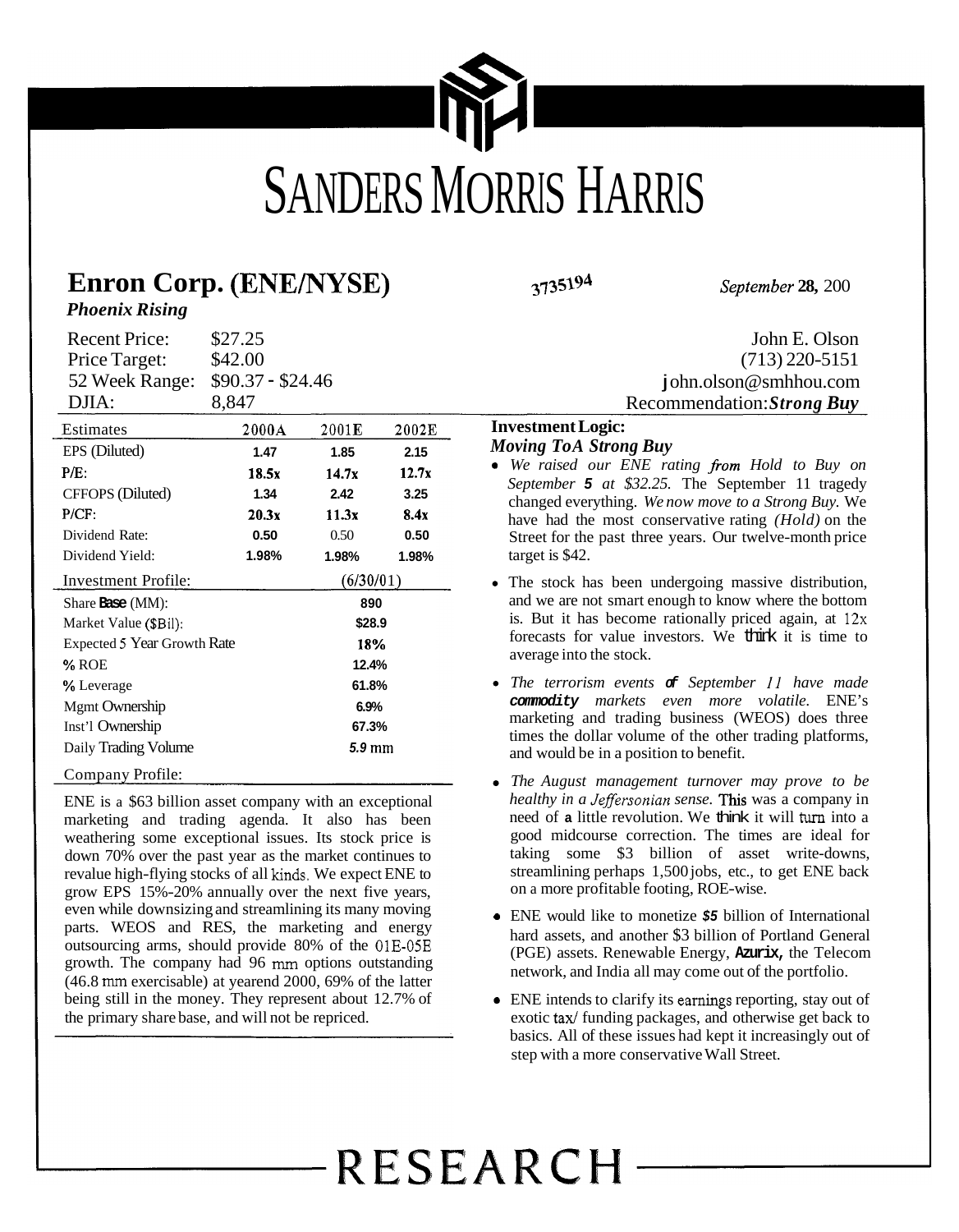<span id="page-1-0"></span>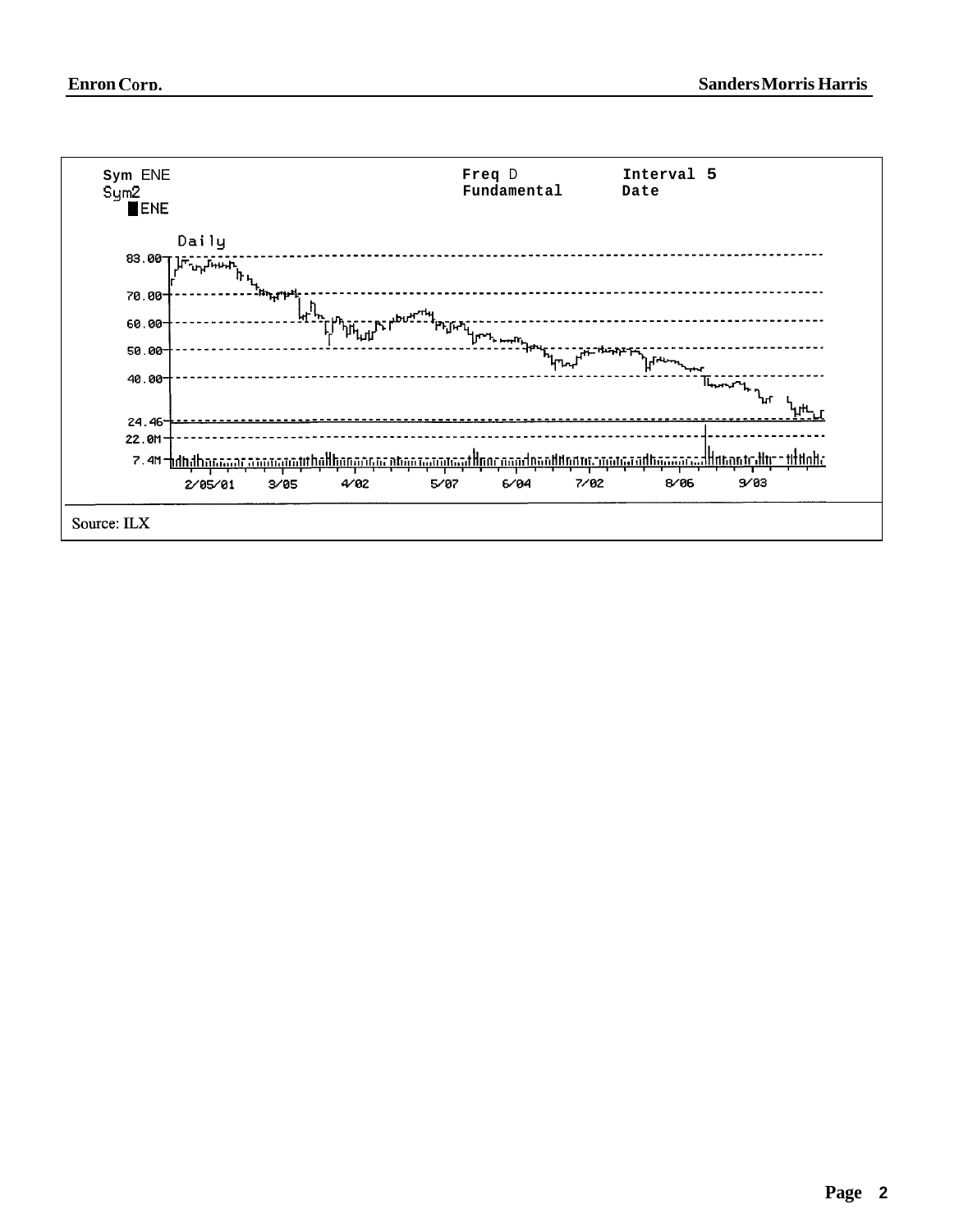#### <span id="page-2-0"></span>*Investing Rationale*

ENE has traded down 70% in 2001 to date, in a 23% lower market and a 27% lower Energy Conglomerate group. It is also down 72% from its September 2000 high (\$90.38). It is the prime Energy casualty of the pendulum shift in the market revaluation cycle so visible in the interim. The grouping below reflects Energy Conglomerates, and captures most of ENE's business mix.

| Table One: 2001 Group Performance |        |            |  |  |  |
|-----------------------------------|--------|------------|--|--|--|
|                                   | 28-Sep | <b>YTD</b> |  |  |  |
| <b>Energy Conglomerates:</b>      | Price  | Delta      |  |  |  |
| <b>CMS</b> Energy                 | 19.89  | $-37.2%$   |  |  |  |
| Dominion Resources                | 56.90  | $-15.1%$   |  |  |  |
| Duke Energy                       | 36.29  | $-14.9%$   |  |  |  |
| Dynegy                            | 31.27  | $-44.2%$   |  |  |  |
| El Paso                           | 38.95  | $-45.6%$   |  |  |  |
| Enron                             | 25.25  | $-69.6%$   |  |  |  |
| Kinder Morgan                     | 47.14  | 7.3%       |  |  |  |
| Williams                          | 25.51  | -36.1%     |  |  |  |
| Average                           | 35.15  | $-31.9%$   |  |  |  |
| Average ex Enron                  | 36.56  | $-26.5%$   |  |  |  |

The P/E and Average Annual Growth Rates (AAGRs) for this **group** are seen in Table Two.

| Table Two: P/E Multiples & AAGRs: |       |       | ℅           |
|-----------------------------------|-------|-------|-------------|
|                                   | P/01E | P/02E | <b>AAGR</b> |
| <b>CMS</b> Energy                 | 10.5  | 7.2   | 10.0        |
| Dominion Resources                | 13.7  | 11.7  | 12.0        |
| Duke Energy                       | 15.1  | 13.5  | 10.0        |
| Dynegy                            | 15.3  | 12.3  | 20.0        |
| El Paso                           | 12.0  | 10.4  | 18.0        |
| Enron                             | 13.6  | 11.7  | 18.0        |
| Kinder Morgan                     | 25.2  | 19.4  | 20.0        |
| Williams                          | 11.9  | 11.1  | <u>15.0</u> |
| Average                           | 14.7  | 12.2  | 15.4        |

The market has been clearly revaluing ENE's growth, profitability, and business mix. Where has this led *so* far? A look at the PE-to-Growth and relative PE-to-S&PSOO P/E is seen in Table Three:

| Table Three: Relative P/Es | 02 PE/      | 02 PE/ |
|----------------------------|-------------|--------|
|                            | <b>AAGR</b> | Group  |
| <b>CMS</b> Energy          | 72%         | 59%    |
| <b>Dominion Resources</b>  | 98%         | 96%    |
| Duke Energy                | 135%        | 111%   |
| Dynegy                     | 61%         | 101%   |
| El Paso                    | 58%         | 85%    |
| Enron                      | 65%         | 97%    |
| Kinder Morgan              | 97%         | 159%   |
| Williams                   | 74%         | 91%    |
| Average                    | 83%         | 100%   |
| Average ex Enron           | 85%         | 100%   |

In looking at ENE's valuations relative to the S&P 500, first, we have Table Four:

| <b>Table Four: Earnings Data</b> |          |       |              |  |  |  |  |  |
|----------------------------------|----------|-------|--------------|--|--|--|--|--|
|                                  | 2001E    | 2002E | <b>2003E</b> |  |  |  |  |  |
| S&P 500 (Operating)              | 47.00    | 56.00 | 61.00        |  |  |  |  |  |
| $AAGR$ (%)                       | $-16.3%$ | 19.1% | 8.9%         |  |  |  |  |  |
| Enron                            | 1.82     | 2.15  | 2.47         |  |  |  |  |  |
| AAGR (%)                         | 23.8%    | 18.1% | 14.9%        |  |  |  |  |  |

And second, we have the relative P/Es.

| Table Five: Relative P/E Data |       |       |       |
|-------------------------------|-------|-------|-------|
|                               | 2001E | 2002E | 2003E |
| S&P 500 (Operating)           | 21.7  | 18.2  | 16.7  |
| Enron                         | 13.9  | 11.7  | 10.2. |
| P/E Relative                  | 64%   | 65%   | 61%   |

ENE's superior relative growth rates are obvious, but so are its deeper discounts to the S&P 500: 35%-40%. It is our argument that the revaluation **of** ENE has been overdone, and that the combination of better EPS growth and improving profitability should allow ENE to regain at least a market P/E. If it goes through a streamlining to get its ROE back to competitive levels (i.e., 17%-18% with a 50-50 total capital structure), it should command an even better premium. Simply recovering to a market P/E would take it back to the \$39 area.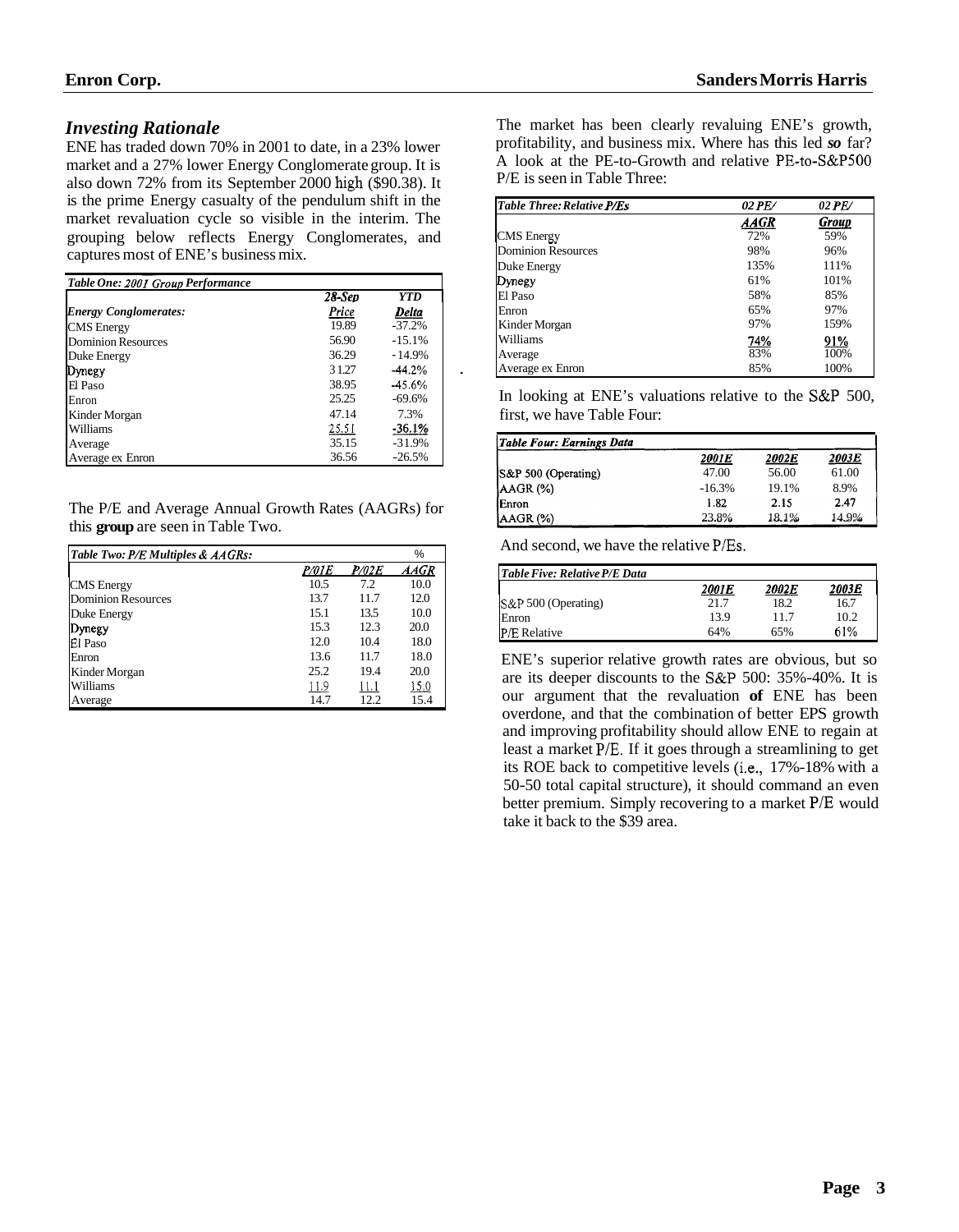<span id="page-3-0"></span>

| Table Six: ENE - Summary Investment Profile |          |           |        |            |         |       |       |       |       |       |
|---------------------------------------------|----------|-----------|--------|------------|---------|-------|-------|-------|-------|-------|
| <b>Diluted Per Share:</b>                   | 1996     | 1997      | 1998   | 1999       | 2000    | 2001E | 2002E | 2003E | 2004E | 2005E |
| <b>Core Operating EPS</b>                   | 0.87     | 0.81      | 0.95   | 1.16       | 1.47    | 1.85  | 2.15  | 2.55  | 3.00  | 3.45  |
| Recumng-Nonrecurring Items                  | 0.21     | $-0.68$   | 0.01   | $-0.08$    | $-0.35$ | 000   | 0.00  | 0.00  | 0.00  | 0.00  |
| <b>Reported EPS</b>                         | 1.08     | 0.12      | 0.96   | 1.08       | 1.12    | 1.85  | 2.15  | 2.55  | 3.00  | 3.45  |
| <b>DPS</b>                                  | 0.43     | 0.45      | 0.48   | 0.50       | 0.50    | 0.50  | 0.52  | 0.54  | 0.56  | 0.60  |
| <b>CFFO</b>                                 | 1.99     | 1.07      | 2.89   | 1.91       | 1.34    | 2.42  | 3.25  | 4.02  | 4.65  | 5.33  |
| <b>Book Value</b>                           | 6.78     | 8.81      | 11.38  | 11.80      | 13.76   | 15.10 | 16.74 | 18.74 | 21.18 | 24.03 |
| Average Book Value                          | 6.58     | 7.79      | 10.10  | 11.59      | 12.78   | 14.43 | 15.92 | 17.74 | 19.96 | 22.61 |
| % Operating EPS Growth:                     | 42%      | $-7%$     | 18%    | 22%        | 27%     | 26%   | 17%   | 18%   | 18%   | 15%   |
| $%$ ROE                                     | 17.8%    | 10.3%     | 9.4%   | 10.0%      | 11.5%   | 12.8% | 13.5% | 14.4% | 15.0% | 15.3% |
| % Total Leverage                            | 58.3%    | 60.9%     | 60.6%  | 58.1%      | 57.1%   | 58.6% | 55.6% | 52.1% | 48.8% | 45.5% |
| % Interest Rate                             | 9.5%     | 8.4%      | 8.1%   | 8.5%       | 9.1%    | 7.5%  | 6.8%  | 6.6%  | 6.7%  | 7.0%  |
| % Payout Ratio                              | 39.8%    | 55.8%     | 49.7%  | 46.3%      | 44.6%   | 27.1% | 24.2% | 21.2% | 18.7% | 17.4% |
| % Taxes                                     | $-30.9%$ | $-353.3%$ | 20.9%  | $-9.1%$    | 30.7%   | 24.0% | 24.0% | 25.0% | 26.0% | 27.0% |
| <b>Share Bases (mm):</b>                    |          |           |        |            |         |       |       |       |       |       |
| <b>Diluted Shares</b>                       | 540.2    | 554.6     | 695.3  | 769.0      | 842.9   | 889.4 | 920.0 | 940.0 | 960.0 | 980.0 |
| <b>Yearend Diluted Shares</b>               | 510.3    | 656.0     | 718.2  | 783.2      | 845.8   | 890.0 | 920.0 | 940.0 | 960.0 | 980.0 |
| % Growth                                    |          | 28.6%     | 9.5%   | 9.1%       | 8.0%    | 5.2%  | 3.4%  | 2.2%  | 2.1%  | 2.1%  |
| <b>Diluted Core Operating EPS:</b>          |          |           |        |            |         |       |       |       |       |       |
| Q1                                          | 0.55     | 0.60      | 0.36   | 0.33       | 0.40    | 0.47  | 0.54  | 0.63  | 0.73  | 0.85  |
| Q <sub>2</sub>                              | 0.44     | 0.44      | 0.25   | 0.26       | 0.34    | 0.45  | 0.52  | 0.66  | 0.77  | 0.87  |
| 43                                          | 0.43     | 0.51      | 0.26   | 0.26       | 0.34    | 0.43  | 0.53  | 0.62  | 0.73  | 0.85  |
| 44                                          | 0.41     | 0.43      | 0.25   | 0.30       | 0.41    | 0.49  | 0.56  | 0.64  | 0.77  | 0.88  |
| Year                                        | 1.82     | 1.98      | 1.12   | 1.16       | 1.47    | 1.85  | 2.15  | 2.55  | 3.00  | 3.45  |
|                                             |          |           |        | 1.16       | 1.47    | 1.85  | 2.15  | 2.55  | 3.00  | 3.45  |
| Diluted Core EPS: % Change                  |          |           |        |            |         |       |       |       |       |       |
| Q1                                          | 9%       | 9%        | -40%   | $-7%$      | 19%     | 17%   | 16%   | 25%   | 16%   | 16%   |
| Q2                                          | 24%      | $0\%$     | $-43%$ | 5%         | 27%     | 35%   | 15%   | 19%   | 17%   | 13%   |
| 43                                          | 20%      | 19%       | $-49%$ | 0%         | 29%     | 29%   | 23%   | 16%   | 18%   | 16%   |
| 44                                          | $-2%$    | 5%        | -42%   | <u>21%</u> | 37%     | 20%   | 13%   | 13%   | 20%   | 14%   |
| Year                                        | 11%      | 9%        | $-43%$ | 4%         | 27%     | 26%   | 15%   | 18%   | 18%   | 15%   |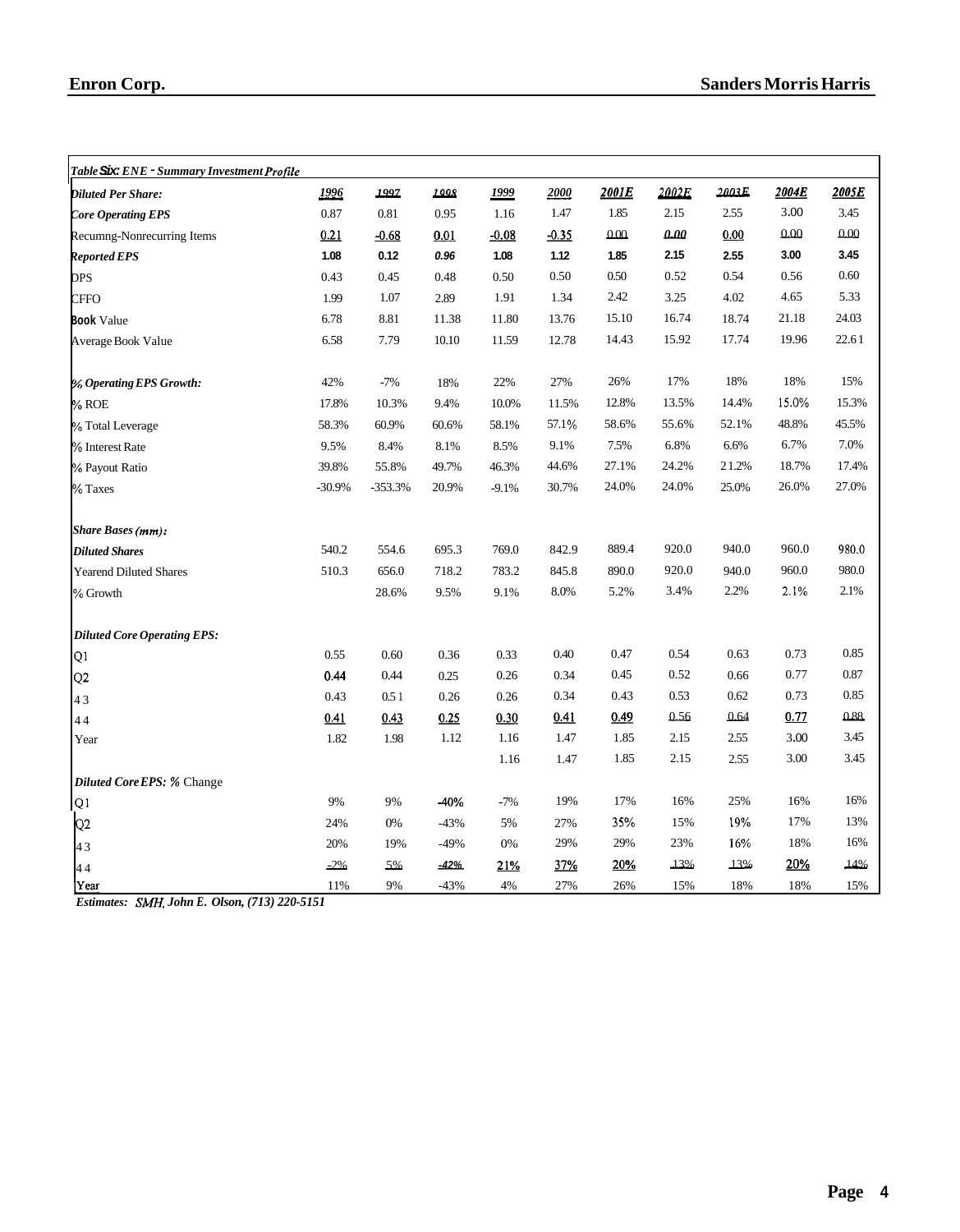#### <span id="page-4-0"></span>*ENE's Valuation Matrk*

On our particular investing guidelines, ENE still has some quite impressive investing credentials. The current investing arena appears unlikely to pay up for the Old Enron, but should be more interested in a New and Improved Enron. The more ENE streamlines itself, the easier the investing logic becomes. The current logic can best be considered via a glance at ENE's latest valuation matrix. First of all, we profile its overall investing credentials:

| <b>Table Seven: Investing Credentials</b> |       |       |       |       |       |  |  |  |
|-------------------------------------------|-------|-------|-------|-------|-------|--|--|--|
|                                           | 2001E | 2002E | 2003E | 2004E | 2005E |  |  |  |
| <b>Operating EPS</b>                      | 1.82  | 2.15  | 2.47  | 3.00  | 3.45  |  |  |  |
| <b>Unusual Items</b>                      | 0.00  | 0.00  | 0.00  | 0.00  | 0.00  |  |  |  |
| <b>Diluted Total EPS</b>                  | 1.82  | 2.15  | 2.47  | 3.00  | 3.45  |  |  |  |
| <b>DPS</b>                                | 0.50  | 0.52  | 0.54  | 0.56  | 0.60  |  |  |  |
| <b>CFFO</b>                               | 2.48  | 3.25  | 4.02  | 4.65  | 5.12  |  |  |  |
| <b>Book Value</b>                         | 15.10 | 16.74 | 18.74 | 21.18 | 24.03 |  |  |  |
| Average Book                              | 14.43 | 15.92 | 17.74 | 19.96 | 22.61 |  |  |  |
| % Growth                                  | 25.6% | 16.6% | 18.4% | 17.6% | 15.1% |  |  |  |
| % ROE                                     | 12.8% | 13.5% | 14.4% | 15.0% | 15.3% |  |  |  |
| % Leverage                                | 58.6% | 55.6% | 52.1% | 48.8% | 45.5% |  |  |  |
| % Yield                                   | 1.5%  | 1.6%  | 1.6%  | 1.7%  | 1.8%  |  |  |  |

Briefly, we expect ENE to grow its Operating EPS by 15%-20% annually, in spite of 2%-3% annual share base expansion. Its profitability has been unexciting since 1996 (a 17.8% ROE), but may recover from 13% to 15% **in** our model. A \$3 billion asset write-down would push this from 14% to 17% and asset sales and streamlining could probably move this to the 18%-20% area. ENE's total leverage may drop steadily and naturally to the 45% area, although this is perhaps more due to our modeling than anything else. We presume all surplus CFFO goes to debt pay-downs. We count all debt, preferreds and "minority interests" (i.e., tax deductible, mandatory convertible preferreds) in our leverage calculation. Which brings us to Table Eight:

| interests" (i.e., tax deductible, mandatory convertible     |         |              |        |       |       |
|-------------------------------------------------------------|---------|--------------|--------|-------|-------|
| preferreds) in our leverage calculation. Which brings us to |         |              |        |       |       |
| Table Eight:                                                |         |              |        |       |       |
|                                                             |         |              |        |       |       |
| Table Eight: EBIT Profile (%)                               |         |              |        |       |       |
|                                                             | 2001 F. | <b>2002E</b> | 2003.E | 2004E | 2005E |
| Gas Pipeline Group                                          | 12%     | 11%          | 9%     | 8%    | 7%    |
| Portland General                                            | 9%      | 8%           | 7%     | 6%    | 5%    |
| Wholesale (WEOS)                                            | 94%     | 88%          | 83%    | 81%   | 79%   |
| <b>Retail Energy Services</b>                               | 7%      | 9%           | 11%    | 11%   | 11%   |
| <b>Broadband Services</b>                                   | $-7%$   | $-5\%$       | $-2\%$ | 0%    | 1%    |
| Corporate & Other                                           | $-15%$  | $-11%$       | $-8%$  | $-6%$ | 4%    |
| <b>Total EBIT</b>                                           | 100%    | 100%         | 100%   | 100%  | 100%  |

This profile simply reflects the changing importance of ENE's earnings contributions. Note the heavy negatives in the near term with *Broadband* and *Corporate.* The former reflects the Telecom implosion; the latter contains Azurix, EREC and various other leftovers.

This profile is also going to become moot in an accounting sense, because *Broadband Services* is likely to disappear into *Wholesale Energy Operations* & *Services* (WEOS), and into Corporate—the graveyard of several earlier initiatives Whon ENE improves its reporting formats the into *Wholesale Energy Operations* & *Services* (WEOS), initiatives. When ENE improves its reporting formats, the matrix will change in tandem. But for the moment, Table Eight should suffice.

| <b>Table Nine: Allocated EPS per EBIT Basis</b> |         |         |         |         |         |  |  |  |
|-------------------------------------------------|---------|---------|---------|---------|---------|--|--|--|
|                                                 | 2001E   | 2002E   | 2003E   | 2004E   | 2005E   |  |  |  |
| Gas Pipeline Group                              | 0.23    | 0.24    | 0.23    | 0.25    | 0.26    |  |  |  |
| Portland General                                | 0.17    | 0.17    | 0.17    | 0.18    | 0.19    |  |  |  |
| Wholesale (WEOS)                                | 1.71    | 1.88    | 2.05    | 2.43    | 2.74    |  |  |  |
| <b>Retail Energy Services</b>                   | 0.12    | 0.19    | 0.27    | 0.34    | 0.39    |  |  |  |
| <b>Broadband Services</b>                       | $-0.13$ | $-0.10$ | $-0.05$ | $-0.01$ | 0.03    |  |  |  |
| Corporate & Other                               | $-0.28$ | $-0.23$ | $-0.20$ | $-0.19$ | $-0.15$ |  |  |  |
| <b>Total EPS</b>                                | 1.82    | 2.15    | 2.47    | 3.00    | 3.45    |  |  |  |

| Table Ten: Market Driven P/Es |       |                     |              |             |                     |
|-------------------------------|-------|---------------------|--------------|-------------|---------------------|
|                               | 2001E | <i><b>2002E</b></i> | 2003E        | 2004E       | <i><b>2005E</b></i> |
| Gas Pipeline Group            | 15.0  | 15.0                | 15.0         | 15.0        | 15.0                |
| Portland General              | 13.0  | 13.0                | 13.0         | 13.0        | 13.0                |
| Wholesale (WEOS)              | 20.0  | 20.0                | 20.0         | 20.0        | 20.0                |
| <b>Retail Energy Services</b> | 20.0  | 20.0                | 20.0         | 20.0        | 20.0                |
| <b>Broadband Services</b>     | 10.0  | 10.0                | 10.0         | 10.0        | 10.0                |
| Corporate & Other             | 10.0  | 10.0                | <u> 10.0</u> | <u>10.0</u> | 10.0                |
| Composite P/E                 | 20.9  | 20.4                | 20.1         | 19.8        | 19.6                |

#### A *Sidebar*

A digression is in order here, because ENE's multiples have been so variable over the 2000-01 boom and bust market cycle, The recently departed CEO had made some very aggressive valuation comments at the January 2001 Analyst conference, not the least of which was that WEOS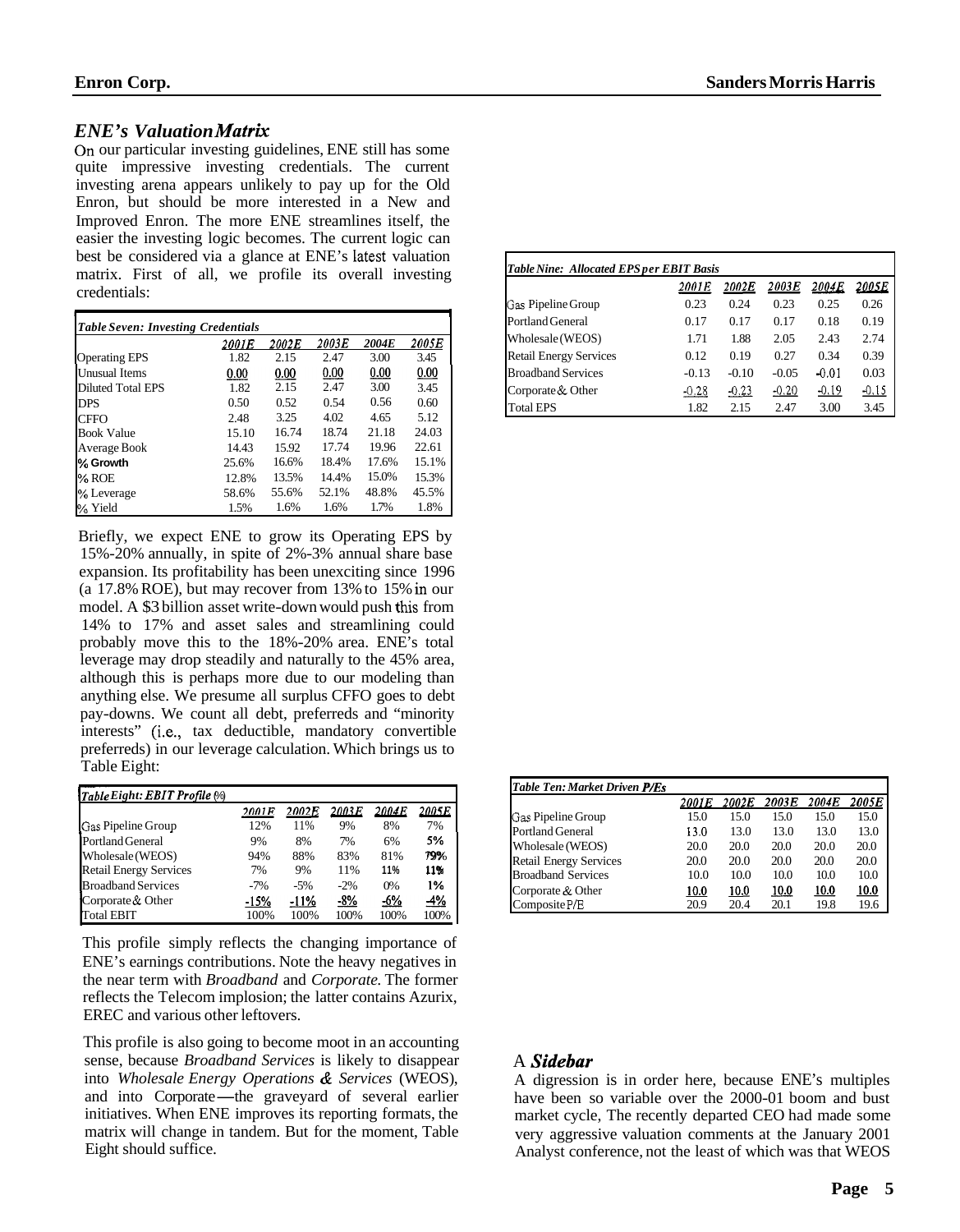was worth *twice* the market P/E (then 25x). This underlay a perceived \$126 total valuation argument for the stock (nearly OX), which included several fanciful DCF valuations. We mention this in passing, because that thesis appeared to create its own antithesis. It has been downhill ever since. No clear or new synthesis has emerged, and the market is still feeling its way to a sounder P/E level. If our particular logic is reasonable, ENE's normalized P/E valuations (from above) can be seen in Table 11. They are compared to the projected S&P 500 P/E and to ENE's forward P/E structure ("Actual P/E") using ENE's current stock price and projected EPS.

| Table Eleven: ENE's Relative <b>P/Es</b> |       |       |       |       |       |  |  |  |  |
|------------------------------------------|-------|-------|-------|-------|-------|--|--|--|--|
|                                          | 2001E | 2002E | 2003E | 2004E | 2005E |  |  |  |  |
| <b>ENE Normalized P/E</b>                | 20.9  | 20.4  | 20.1  | 19.8  | 19.6  |  |  |  |  |
| <b>Actual ENE P/E</b>                    | 15.0  | 12.7  | 11.0  | 9.1   | 7.9   |  |  |  |  |
| IS&P 500 P/E                             | 22.0  | 18.5  |       | 15.8  | 14.6  |  |  |  |  |
| Relative P/Es:                           |       |       |       |       |       |  |  |  |  |
| Normal To S&P 500                        | 95%   | 110%  | 118%  | 126%  | 134%  |  |  |  |  |
| Actual To S&P 500                        | 68%   | 69%   | 65%   | 57%   | 54%   |  |  |  |  |
| Actual to Normal P/E                     | 71%   | 62%   | 55%   | 46%   | 40%   |  |  |  |  |

This table relates our sense of ENE's normalized P/Es to its actual P/Es, and then to the S&P 500 multiple. Yes, the comparisons are tilted by the lack of any implied present value discounting in the normalized P/E. But the growing gap between it and the other two multiples conveys a relative idea of how much upside ENE would have.

#### *ENE's Central Value*

If our sense of the market for ENE proves accurate then Table 12 is the consequence. This simply multiplies the matrixes of Tables Nine and Ten together, and defines the market value attributable to each business line. Investors may have trouble with the multiples of Table Ten, but hopefully not the methodology. This is perhaps the fairest way of valuing an Energy Conglomerate, even with the loss items taken into consideration. Our conclusions fall out of Table 12.

- ENE looks oversold by about 10-15 points. This comes from the shifting realities behind ENE's former New Economy premiums and that of the Old Economy's more prosaic valuations.
- The September 11 terrorist attacks were a national  $\bullet$ tragedy. Among other things, they should revive more anxieties about North American energy sufficiency. The near-term energy market effects will be increased price volatility, wider trading spreads and increased liquidity needs. Longerterm supply contracts appear inevitable. So do more aggressive hedging and longer storage positions. All of these should work well for the large energy marketers like ENE.
- $\bullet$ The stock looks like it could be repriced to \$38 (on OlEs) or **\$44** (on 02Es), once the stock market proper normalizes.

|                                     |         | <b>Sanders Morris Harris</b> |               |         |        |  |
|-------------------------------------|---------|------------------------------|---------------|---------|--------|--|
|                                     |         |                              |               |         |        |  |
| Table Twelve: Imputed Market Values |         |                              |               |         |        |  |
|                                     | 2001E   | 2002E                        | 20 <u>03E</u> | 2004E   | 2005 E |  |
| Pipeline Group                      | 3.38    | 3.53                         | 3.52          | 3.76    | 3.85   |  |
| Portland General                    | 2.16    | 2.24                         | 2.22          | 2.36    | 2.41   |  |
| Wholesale (WEOS)                    | 34.10   | 37.67                        | 40.97         | 48.65   | 54.81  |  |
| <b>Retail Engy Syces</b>            | 2.50    | 3.78                         | 5.46          | 6.80    | 7.88   |  |
| <b>Broadband Syces</b>              | $-1.26$ | $-0.99$                      | $-0.55$       | $-0.14$ | 0.28   |  |
| Corporate & Other                   | $-2.76$ | $-2.31$                      | $-2.02$       | $-1.93$ | ككك    |  |
| <b>Imputed Value</b>                | 38.13   | 43.92                        | 49.60         | 59.51   | 67.68  |  |
| Current Price                       | 27.25   | 27.25                        | 27.25         | 27.25   | 21.25  |  |
| % Upside                            | 39.9%   | 61.2%                        | 82.0%         | 118.4%  | 148.4% |  |
| ∣% Yield                            | 1.8%    | 1.9%                         | 2.0%          | 2.1%    | 2.2%   |  |
| l%Total Return                      | 41.7%   | 63.1%                        | 84.0%         | 120.4%  | 150.6% |  |

### *Enron* **'s** *Outlook*

**Our** five-year model suggests ENE can grow its earnings about 15%-20% annually and rebuild its ROES from the 13% area to 15%, while deleveraging fiom 58% to **45%.** 

- $\bullet$ It would generate about \$19 billion of cash flow (CFFO), pay out \$3 billion of dividends and spend perhaps \$18 billion in the process.
- The funding shortfall would be addressed by \$5 billion of asset sales, **\$4** billion of debt (90%) and equity (10%) issues. This would keep ENE's working capital and market-making positions quite liquid.
- ENE's earnings mix (ignoring its Corporate &  $\bullet$ Other losses) could stay around its current proportions: 76% Wholesale (WEOS); 10% Retail Energy (RES); 8% Pipelines; and 6% Electric Utility (PGE).
- Indeed, reducing or eliminating the losses in Azurix, **EREC** and Broadband Services can make a worthwhile difference. The Corporate & Other accounts already contain operating losses from them of about **\$100** mm annually **(\$0.07** per share aftertax). The pending addition of the Broadband Network (EIN) would add to that. *0*
- In our model, WEOS contributes 63% of the  $\bullet$ 2001-05 EPS growth. RES provides 17%; the pipelines and electric utility add only 3% combined; and the streamlining and loss reduction provides **17%** (i.e., Broadband and Corporate).

This is straight black box arithmetic. ENE has over 2000 subsidiaries and joint ventures, domestic **and** foreign. Modeling this becomes a black **art.** Indeed, the key macro issues behind any forecasts like these are just as important as the numbers. What are the key future drivers for ENE?

#### *I. Electricity market reform look like the key driver for WEOS.*

Gas has long been deregulated, but the power grid  $\bullet$ is only 25% there. The states and the government have oversight of the other **75%** (including munis, coops, TVA, etc). Indeed, there has been some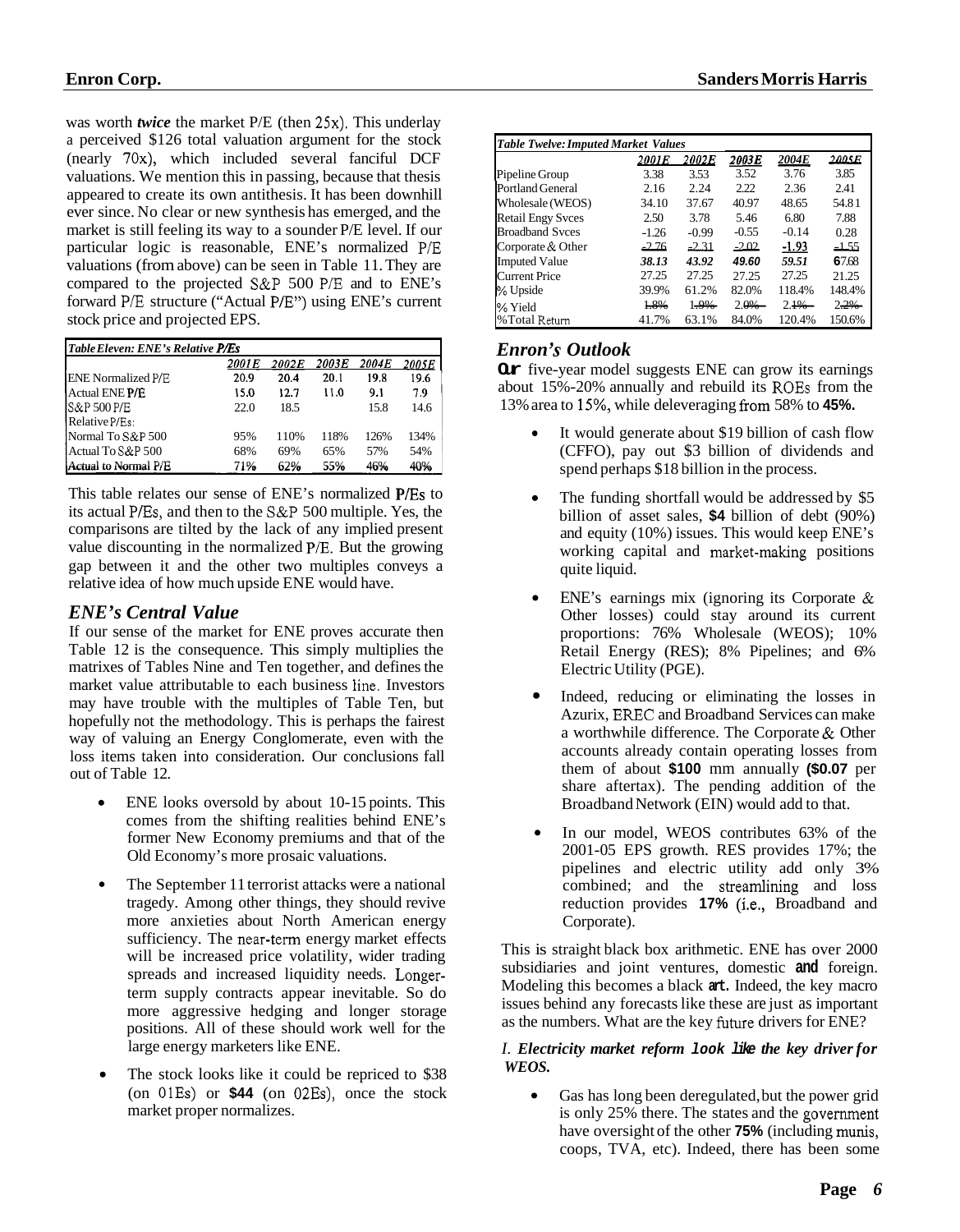<span id="page-6-0"></span>backsliding in the aftermath of the California mishaps.

- The arrival of a new FERC Chairman with a background in Texas power market unbundling was part of the solution. The changeover was not pretty, in terms of the Federal Energy Bar, but the ends may justify the means.
- Forthcoming proposed unbundling legislation (Bingaman-Senate vs. Barton-House) would federalize the power grid, liberalize eminent domain and do away with the obsolete Public Utility Holding Company Act of 1935 (PUHCA). Some of these looked like longshots before September 11. Not any more.
- The FERC is already making legal moves towards gaining more grid jurisdiction. It is well into the process of creating four major regional transmission organizations (RTOs) to better synchronize open access power deliveries. These are intended to be in place by yearend, which may prove heroic. *0*
- ENE's North American Power volumes have risen 82% in H1:Ol and contributed about 37% of the volume growth. We expect these to be the main engine of WEOS' delivery growth over the coming five years.

*11. Capital and Investment Spending for ENE looks like \$18 billion over the next five years. Can they spend it better than over the pastfive years?* 

| Table Thirteen:                                          | 1996-       | 2001E- | 1996-       | 2001E- |
|----------------------------------------------------------|-------------|--------|-------------|--------|
| $\mathcal{C}apEx\&\mathcal{I}nvestments(\mathcal{S}mm):$ | <b>2000</b> | 2005E  | <b>2000</b> | 2005E  |
| E&P                                                      | 2082        | 0      | 15%         | 0%     |
| <b>Pipeline Group</b>                                    | 881         | 853    | 6%          | 5%     |
| <b>Portland General</b>                                  | 557         | 730    | 4%          | 4%     |
| <b>IWEOS</b>                                             | 7494        | 14000  | 54%         | 78%    |
| <b>Retail Energy Services</b>                            | 245         | 450    | 2%          | 3%     |
| <b>Broadband Services</b>                                | 436         | 600    | 3%          | 3%     |
| Corporate& Other                                         | 2263        | 1250   | 16%         | 7%     |
| Total                                                    | 13958       | 17883  | 100%        | 100%   |

- E&P Spending (\$2 billion) is in the past, and both Portland General and Broadband may not be much of the future.
- The Pipeline group easily comprises ENE's best hard assets. But it is difficult to spend significantly more on these systems and still make a dent on the parent company. Nonetheless, they have some big expansions underway *0*
- *WEOS* is looking at about \$14 billion of spending, including joint ventures. This is a major leap forward, and represents perhaps ENE's biggest challenge of all. Can it profitably reinvest all these funds in trading and systems assets? Not hardly. Can it buy other trading platforms and scale WEOS into other tradable commodities? Definitely. Will it need increasing amounts of

working capital and margin balances to support its growth? Also a yes.

- *Retail Energy Services (RES)* should also have growing capital needs to support its own massive growth. It will still remain a good surplus CFFO generator.
- ENE has looked hard for the next wave beyond gas and power marketing. Broadband was the anointed product, except that the market was drowned in overcapacity and further afflicted by pauperism. Will this market ever meet its potential? We would not hold our breath waiting for it to happen over the next two-three years. If gas and are traded in pennies, broadband trading is done out to six decimals.

Are there any more tradable commodities? Yes, but nothing is in sight of the \$100 billion-\$400 billion sizes of the gas and power markets. ENE has jumped into Europe with both feet, and is rapidly scaling up its energy volumes there. Europe's share of ENE's total marketing volumes has risen from 10% last year to about 20% this year, and may rise to 22% or more next year. Japan and Latin America are still in their infancy.

#### Assets & *Profitability*

When analyzing Energy Conglomerates, we find it most useful to look at the assets first and then work back through to the intrinsic profitability of each sector. ENE tends to be a bit more complicated, but can be clarified by making some adjustments.

| $[Table Fourteen - Total Assets (5mm):$ |       |       |       |       |  |  |  |
|-----------------------------------------|-------|-------|-------|-------|--|--|--|
|                                         | 2001E | 2005E | 2001E | 2005E |  |  |  |
| <b>Pipeline Group</b>                   | 3721  | 4076  | 5%    | 5%    |  |  |  |
| <b>Portland General</b>                 | 4563  | 4193  | 7%    | 5%    |  |  |  |
|                                         | 53298 | 62393 | 78%   | 80%   |  |  |  |
| <b>Retail Energy Services</b>           | 1238  | 1427  | 2%    | 2%    |  |  |  |
| <b>Broadband Services</b>               | 1467  | 1517  | 2%    | 2%    |  |  |  |
| Corporate & Other                       | 3999  | 4249  | 6%    | 5%    |  |  |  |
| <b>Total</b>                            | 68286 | 77855 | 100%  | 100%  |  |  |  |

- First, Pipeline and Electric Utility (Portland  $\bullet$ General, or PGN) assets have to be disaggregated. PGB was acquired in late 1997, and nearly \$1.6 billion of goodwill was created. This was pushed down to the hard assets, per SEC guidelines.
- WEOS carries huge offsetting trading/risk management positions. Over 40% (or \$20 billion) of its 2000 asset base of \$51 billion was risk management in nature. But when netted against risk management liabilities, the figure drops to only \$1.1 billion
- The WEOS numbers seen in Table 20 are gross numbers. If WEOS were reported net of risk management positions the **\$53** billion would become about \$34 billion, and WEOS would be 70% of 2005E assets instead of 80%.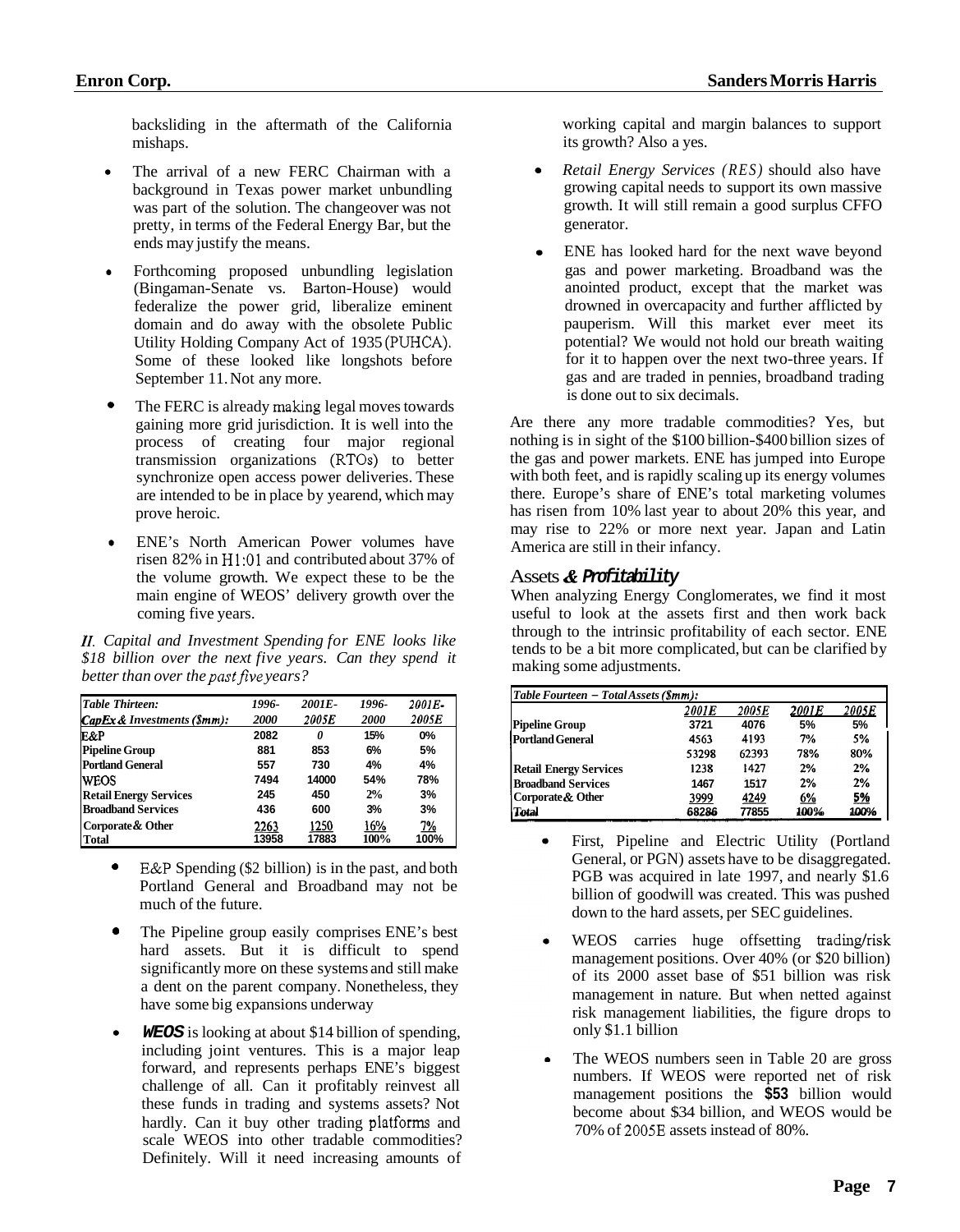<span id="page-7-0"></span>Retail Energy Services has an understated asset  $\bullet$ base, because all of its risk management assets were moved over to WEOS. This was a \$3 billion asset transfer.

In the last five years, ENE's asset base has risen from \$16 billion to \$65 billion. We look for a rise to at least \$78 billion by 2005. Forecasting risk management assets is an exercise in futility, and we presume to err on the side of conservativism. We are more interested in the perceived asset mix.

We look at ENE's imputed profitability by allocating interest and preferred dividends on the basis of its expected average asset mix; then by allocating income taxes on the basis of its pretax earnings **mix.** Common equity is also allocated using the average asset mix. **As** discussed above,<br>
the latter is adjusted to eliminate largely offsetting risk<br>
management assets and liabilities.<br> **Table Fifteen: Imputed ROEs**<br>
Pipeline Group<br>  $\frac{2001E}{27\%$ the latter is adjusted to eliminate largely offsetting risk management assets and liabilities.

| <b>Table Fifteen: Imputed ROEs</b> |        |        |        |       |        |  |  |
|------------------------------------|--------|--------|--------|-------|--------|--|--|
|                                    | 2001 E | 2002E  | 2003E  | 2004E | 2005E  |  |  |
| Pipeline Group                     | 27%    | 24%    | 19%    | 15%   | 12%    |  |  |
| Portland General                   | 13%    | 12%    | 10%    | 8%    | 7%     |  |  |
| <b>WEOS</b>                        | 22%    | 20%    | 20%    | 19%   | 19%    |  |  |
| <b>Energy Syces</b>                | 54%    | 67%    | 80%    | 75%   | 69%    |  |  |
| <b>Broadband Syces</b>             | $-80%$ | $-44%$ | $-23%$ | $-8%$ | 1%     |  |  |
| Corporate                          | $-51%$ | -35%   | 25%    | 49%   | $-14%$ |  |  |
| <b>Imputed ROEs</b>                | 14%    | 15%    | 15%    | 15%   | 15%    |  |  |
| <b>Book ROES</b>                   | 13%    | 14%    | 14%    | 15%   | 15%    |  |  |
| % Total Leverage                   | 59%    | 56%    | 52%    | 49%   | 45%    |  |  |

Table Fifteen basically derives functional ROEs by pro rating fixed charges proportionately over a similarly pro rated equity base. ENE **may** have very different internal measures. But from the outside looking in, this is the fairest way of appraising an Energy Conglomerate. It is also a snapshot in time. With all of the expected changes coming in ENE's asset profile, rest assured that the snapshot will change in tandem. For the moment, though, we have Table Fifteen.

- There is some obvious positive ROE impact from double leveraging of the *Pipeline Group.* This does not work as well with Portland General, because **of** the buried goodwill. *0*
- *<sup>0</sup>WEOS* looks like a sturdy 19%-22% kind of earner, even while carrying some hefty positions in marginal power and pipeline assets. **As** its \$33 billion (net) asset base gets streamlined, its ROE is likely to jump.
- *Retail Energy Services* has splendid ROEs on its  $\bullet$ imputed equity. With expected **50%+** EBIT growth in 2001 and **2002,** and a tidier asset base, imputed ROEs of 55%-80% **look** likely.
- $\bullet$ Corporate & Other comprises ENE's problem assets and its unallocated expenses. This item is to be negative, except not *so* massively as in the near term. It is pure fiscal drag. In our overall ENE model, streamlining these leftovers should provide about 10% of **EPS** growth through 2005.

| <b>Table Sixteen: Expected ROEs (%)</b> |       |       |       |       |       |  |  |  |
|-----------------------------------------|-------|-------|-------|-------|-------|--|--|--|
|                                         | 2001E | 2002E | 2003E | 2004E | 2005E |  |  |  |
| Enron                                   | 14.4% | 14.7% | 15.2% | 15.2% | 14.9% |  |  |  |
| Dynegy                                  | 16.7% | 17.9% | 18.0% | 18.2% | 18.2% |  |  |  |
| Duke Energy                             | 17.1% | 17.0% | 17.3% | 17.6% | 17.1% |  |  |  |
| El Paso                                 | 24.3% | 18.8% | 19.4% | 19.8% | 20.0% |  |  |  |
| <b>S&amp;P 400</b>                      | 16.4% | 18.4% | 17.8% | 17.0% | 16.2% |  |  |  |

- EOL is not a neutral exchange. It is capturing the specialist spread; and its customers run with margin positions, with over \$2 billion over the past three quarters. EOL can tailor its trading to the markets. **As** long as EOL maintains the narrowest spreads and provides the deepest liquidity, its lead should be maintained.
- $\bullet$ EOL has helped widen WEOS' unit margins nicely (12.0 cents/mmbtu in H1:Ol versus 10.5 cents/mmbtu in 2000).
- Other on-line trading platforms (ICE,  $\bullet$ Tradespark) are neutral (or open) third-market operations, and have begun to catch up somewhat, but they have a long way to go.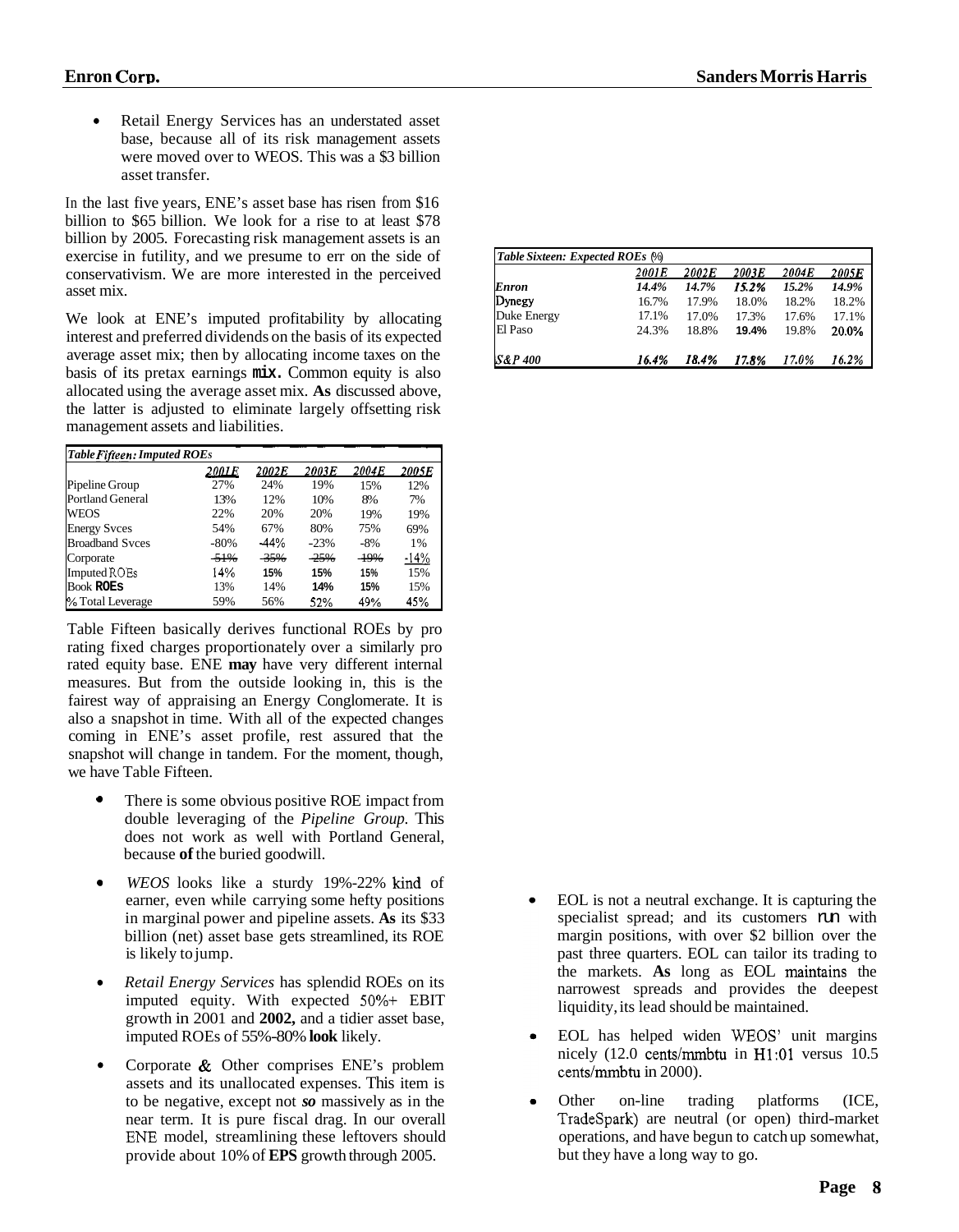- <span id="page-8-0"></span>*0* Some of higher profile Internet exchanges are joint ventures, which can slow down decision making. EOL is wholly owned, and avoids the problems of multiple bureaucracies.
- There is no reason EOL can't be trading 3,000 or more contracts over the next five years. EOL particularly thrives on any commodity which is tradable, and which also needs a physical delivery. The new Enron tower rising in Houston will consolidate all its trading operations in Houston, and provide room for growth. The new trading floors will be phased-in fiom December into next July. *0*

In the latest market share profiles, ENE has about 15% and 17.5% of the relevant (Top 20) gas and power trading markets in North America.

It is quite strong in Europe, with about 15%-20% of the relevant market. Europe is expected to provide about 40% and 33% of WEOS volume growth in 2001 and 02. *0* 

In the overall scheme of things, WEOS will earn about a 1% after-tax margin on nearly \$200 billion of revenues this year, up fiom \$95 billion last year. These are very powerful numbers, and the ancillary benefit is that WEOS' trading networks allow it to control both the information and physical flows of the commodities.

- Our expectation is that WEOS' volumes could rise about 23% annually over 2001-05, driven primarily by power trading.
- This would further allow WEOS to reach perhaps \$400 billion of revenues by 2005, albeit with expected lower EBIT margins (1.6% this year; 1.2%E in 2005).

There are two parts to WEOS: (1) **Commodity** Sales  $\&$ Services, the marketing & trading arm; and (2) *Energy*  Assets & Investments, comprising a host of unregulated or foreign pipeline and power assets, either wholly owned or in joint ventures. It also houses the longer-term structured power and gas contract portfolio. EA&I's hard asset base is being placed in the strong hands of Stan Horton, who should lead the downsizing effort.

In the past five years (1996-2000), CS&S and  $\bullet$ EA&I were equal contributors to WEOS' EBIT. In the next five years, we would expect the earnings mix to move decisively from 50-50 to 85-15 in favor of CS&S.

The drivers will be more prosperity with EOL, and more asset sell-downs in EA&I. Mark-to-Market profits under FASB 133 are prone to show up in either segment, depending on the contract duration and the assets involved. For that matter, other parts of ENE (including Portland General and Northern Natural Gas) also have been showing M-to-M accounting profits. These also can occur

| Table Seventeen: Marketing & Trading = Revenue Trends (\$ Billions): |            |            |                    |           |           |  |  |
|----------------------------------------------------------------------|------------|------------|--------------------|-----------|-----------|--|--|
| <b>Annualized 2001</b>                                               |            |            |                    |           |           |  |  |
|                                                                      | 1008       | 1999       | <i><b>2000</b></i> | <u>01</u> | <u>02</u> |  |  |
| Duke Energy                                                          | 8.7        | 11.6       | 33.6               | 48.1      | 46.0      |  |  |
| Dynegy                                                               | 10.7       | 10.5       | 21.5               | 44.6      | 30.0      |  |  |
| El Paso                                                              | 19.0       | 22.3       | 47.1               | 65.6      | 50.4      |  |  |
| Enron (WEOS)                                                         | 27.2       | 36.2       | 95.4               | 193.6     | 194.5     |  |  |
| <b>Reliant Resources</b>                                             | <u>4.3</u> | <u>7.9</u> | 19.1               | 38.4      | 37.5      |  |  |
| <b>Total</b>                                                         | 70.1       | 88.5       | 216.8              | 390.2     | 358.3     |  |  |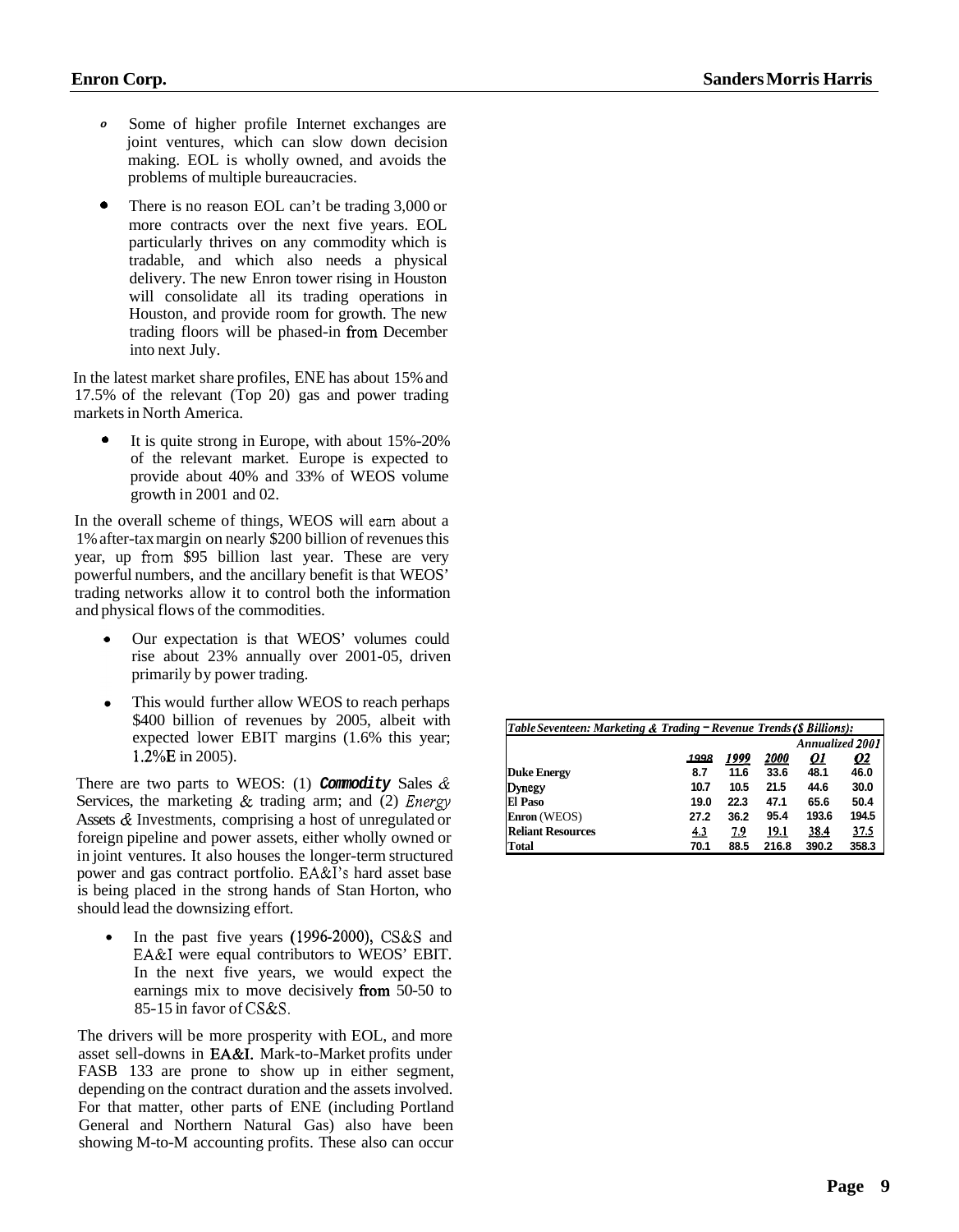forthcoming comparisons considerably over the next three quarters.

| next three quarters.                                          |        |      |                        |           |  |  |  |
|---------------------------------------------------------------|--------|------|------------------------|-----------|--|--|--|
| Table Eighteen: Marketing & Trading - Annual Growth Rates (%) |        |      |                        |           |  |  |  |
|                                                               |        |      | <b>Annualized 2001</b> |           |  |  |  |
|                                                               | 1999   | 2000 | 01                     | <u>02</u> |  |  |  |
| Duke Energy                                                   | 33%    | 189% | 43%                    | 37%       |  |  |  |
| Dynegy                                                        | $-2\%$ | 104% | 107%                   | 40%       |  |  |  |
| El Paso                                                       | 17%    | 111% | 39%                    | 7%        |  |  |  |
| Enron (WEOS)                                                  | 33%    | 164% | 103%                   | 104%      |  |  |  |
| <b>Reliant Resources</b>                                      | 81%    | 143% | 100%                   | 96%       |  |  |  |
| Composite                                                     | 26%    | 145% | 80%                    | 65%       |  |  |  |

What about earnings? Table 19 shows EBIT results over the same time frame.

EBIT has also tripled over the past three years for  $\bullet$ this group, from \$1.6 billion to \$4.9 billion. It should annualize at perhaps \$7 billion this year.

| 2000 |
|------|
|      |
|      |

| Table Twenty: Marketing & Trading |        |                    |                        |           |  |  |
|-----------------------------------|--------|--------------------|------------------------|-----------|--|--|
|                                   |        |                    | <b>Annualized 2001</b> |           |  |  |
| <b>Annual Growth Rates (%)</b>    | 1999   | <i><b>2000</b></i> | <u>01</u>              | <u>02</u> |  |  |
| Duke Energy                       | 57%    | 100%               | 234%                   | 140%      |  |  |
| Dynegy                            | 20%    | 272%               | $-12%$                 | 41%       |  |  |
| El Paso                           | $-11%$ | 258%               | 68%                    | 13%       |  |  |
| Enron (WEOS)                      | 34%    | 73%                | 34%                    | 42%       |  |  |
| Reliant Resources                 | $-53%$ | 2453%              | 78%                    | 69%       |  |  |
| Composite                         | 24%    | 144%               | 55%                    | 49%       |  |  |

| 2000 |
|------|
|      |
|      |
|      |
|      |
|      |

| Table Twenty-Two: WEOS Forecasts |           |     |           |           |      |
|----------------------------------|-----------|-----|-----------|-----------|------|
| Volume Growth (%)                | <u>01</u> | 02  | <u>03</u> | <u>04</u> | Year |
| 2005E                            | 14%       | 14% | 11%       | 9%        | 12%  |
| 2004E                            | 16%       | 14% | 14%       | 14%       | 15%  |
| 2003E                            | 20%       | 20% | 17%       | 18%       | 19%  |
| 2002E                            | 27%       | 19% | 21%       | 19%       | 21%  |
| 2001E                            | 65%       | 60% | 46%       | 30%       | 48%  |
| 2000A                            | 43%       | 39% | 64%       | 90%       | 59%  |

| <b>Table Twenty-Three: WEOS Forecasts</b> |  |  |      |
|-------------------------------------------|--|--|------|
| <b>EBIT Margins (%):</b>                  |  |  | Year |
|                                           |  |  |      |
|                                           |  |  |      |
|                                           |  |  |      |
|                                           |  |  |      |
|                                           |  |  |      |
|                                           |  |  |      |

| <b>Sanders Morris Harris</b><br><b>Table Twenty-Two: WEOS Forecasts</b><br>Volume Growth (%)<br>2005E                                                                                                                                                                                                                                                                                                                                                                                                                                                                                                                                                                                                                  |  |  |  |
|------------------------------------------------------------------------------------------------------------------------------------------------------------------------------------------------------------------------------------------------------------------------------------------------------------------------------------------------------------------------------------------------------------------------------------------------------------------------------------------------------------------------------------------------------------------------------------------------------------------------------------------------------------------------------------------------------------------------|--|--|--|
| 2004E<br>16% 14% 14% 14% 15%<br>2003E<br>20% 20%<br>17%<br>18% 19%<br>2002E<br>27% 19% 21% 19% 21%<br>2001E<br>65% 60% 46% 30% 48%<br>2000A<br>43% 39% 64% 90% 59%<br>Essentially, we would anticipate 15%-20% volume growth<br>in corning years, accompanied by gradually decreasing<br>EBIT margins, as shown in Table 23.<br>Table Twenty-Three: WEOS Forecasts<br>EBIT Margins (%): 0                                                                                                                                                                                                                                                                                                                              |  |  |  |
| $\begin{array}{ c c } \hline \textbf{Q4} & \textbf{Year} \\ \hline 1,296 & 1,298 \\ 1,296 & 1,398 \\ 1,296 & 1,398 \\ 1,296 & 1,398 \\ 1,296 & 1,398 \\ 1,296 & 1,398 \\ 1,296 & 1,398 \\ 1,296 & 1,398 \\ 1,296 & 1,398 \\ 1,296 & 1,398 \\ 1,296 & 1,398 \\ 1,296 & 1,398 \\ 1,296 & 1,398 \\ 1,296$<br>03<br>If investors want to look at physical unit margins (on a Btu<br>basis) for WEOS, our forecasts are shown in Table 24<br>(below).                                                                                                                                                                                                                                                                       |  |  |  |
| Table Twenty-Four: Marketing & Trading<br>VEOS Unit Margins (\$/mmbtue) $\begin{array}{r} Q1 \ Q2 \ Q3 \ Q4 \ \text{Year} \ 2005 \ 0.094 \ 0.094 \ 0.096 \ 0.093 \ 0.095 \ 0.095 \end{array}$<br>$0.098$ $0.099$ $0.091$ $0.086$ $0.093$<br>2004<br>$\begin{bmatrix} 0.102 & 0.101 & 0.091 & 0.082 & 0.093 \\ 0.108 & 0.108 & 0.095 & 0.087 & 0.099 \end{bmatrix}$<br>2003<br>2002<br>$0.121$ $0.118$ $0.103$ $0.101$ $0.110$<br>2001<br>$0.114$ $0.098$ $0.128$ <b>0.131</b> $0.119$<br>2000<br>1999<br>$0.124$ $0.118$ $0.125$ $0.074$ $0.110$<br>WEOS' EBIT average annual growth rates (AAGRs) have<br>run 42% annually over the past five years. We expect an<br>AAGR of 17% annually over the coming five years. |  |  |  |
| • This would reflect more competition and market<br>saturation, not to mention a diminishing influence<br>from the EA&I side of the business.<br>• This means some breathing room for WEOS,<br>since its smaller clone, Enron (or Retail) Energy<br>Services' AAGRs are looking more like 50% for<br>the next two-three years.<br>• The interim should allow WEOS (or the parent<br>Enron) to develop another growth leg for the                                                                                                                                                                                                                                                                                       |  |  |  |
| company.                                                                                                                                                                                                                                                                                                                                                                                                                                                                                                                                                                                                                                                                                                               |  |  |  |
|                                                                                                                                                                                                                                                                                                                                                                                                                                                                                                                                                                                                                                                                                                                        |  |  |  |

- This would reflect more competition and market saturation, not to mention a diminishing influence from the EA&I side of the business.
- This means some breathing room for WEOS, since its smaller clone, Enron (or Retail) Energy Services' **AAGRs** are looking more like 50% for the next two-three years.
- The interim should allow WEOS (or the parent Enron) to develop another growth leg for the company.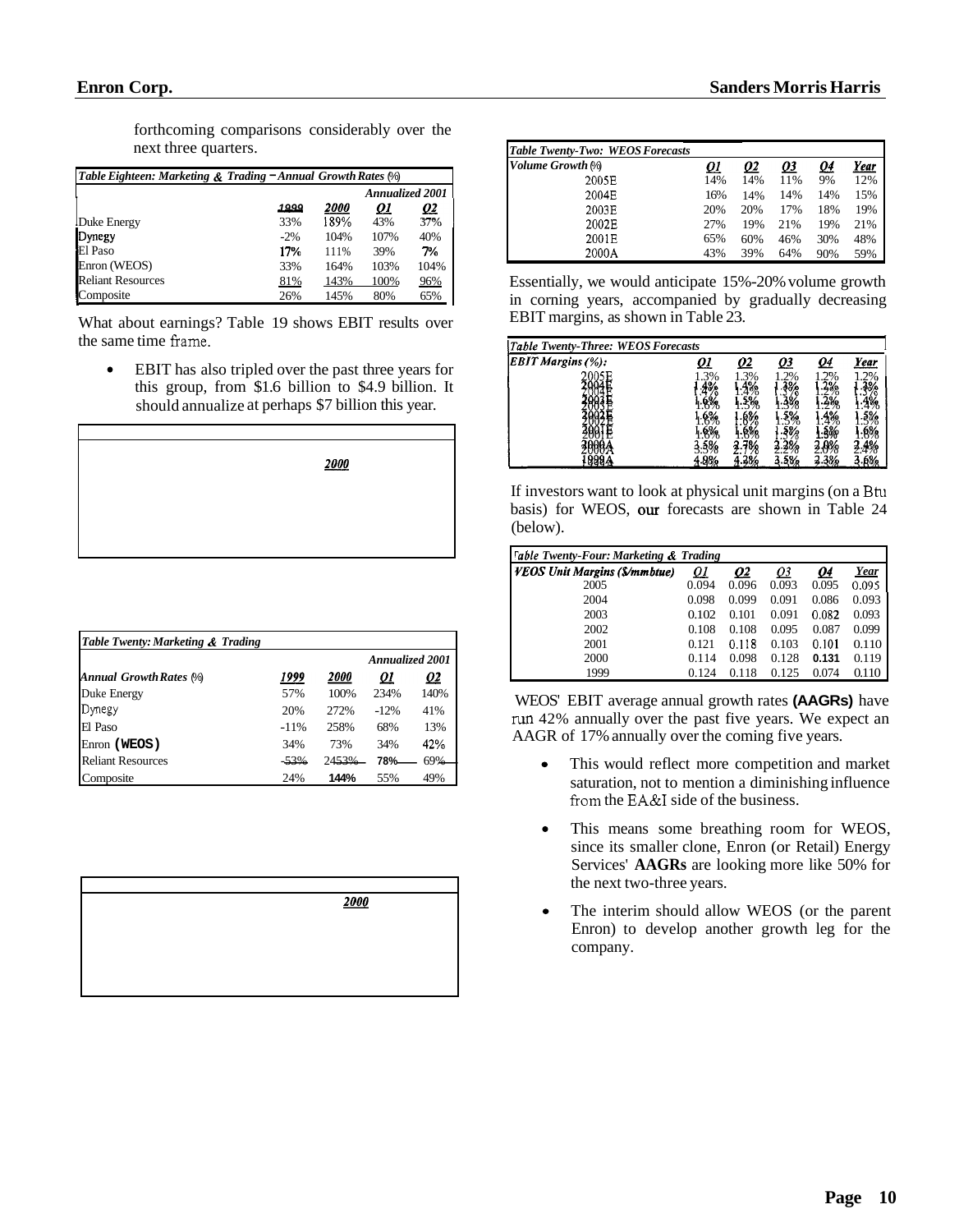<span id="page-10-0"></span>To wrap up WEOS, a glance at our projections should<br>
summarize the argument. First, our volume projections are<br>
rolled into Table 25.<br> *Cash & Physicals*  $\frac{2000}{2001}$   $\frac{2001E}{2002E}$   $\frac{2002E}{2003E}$   $\frac{2004E}{2003E}$ summarize the argument. First, our volume projections are rolled into Table 25.

| <b>Table Twenty-Five: WEOS Volume Trends</b> |             |      |      |      |                               |      |
|----------------------------------------------|-------------|------|------|------|-------------------------------|------|
| <b>Cash &amp; Physicals</b>                  | <i>2000</i> |      |      |      | 2001E 2002E 2003E 2004E 2005E |      |
|                                              | 28.3        | 35.1 | 40.5 | 45.5 | 49.1                          | 52.5 |
|                                              | 6.1         | 9.5  | 12.1 | 15.8 | 19.1                          | 22.3 |
|                                              |             |      |      |      |                               |      |
|                                              |             |      |      |      |                               |      |
|                                              |             |      |      |      |                               |      |
|                                              |             |      |      |      |                               |      |

| Table Twenty-Six: WEOS EBZT (\$mm) |        |        |        |      |                                |            |
|------------------------------------|--------|--------|--------|------|--------------------------------|------------|
|                                    |        |        |        |      | 2001E 2002E 2003E 2004E 2005El |            |
| Com Sales & Syces                  | 1622   | 3037   | 3100   | 3600 | 4100                           | 4710       |
| Energy $A &$ I                     | 889    | 433    | 670    | 635  | 820                            | <u>910</u> |
| Total EBIT                         | 2511   | 3470   | 3770   | 4235 | 4920                           | 5620       |
| Unallocated Costs                  | $-259$ | $-398$ | $-430$ | -485 | $-630$                         | -750       |
| <b>Total EBIT</b>                  | 2252   | 3072   | 3340   | 3750 | 4290                           | 4870       |
| % AAGR                             | 73%    | 36%    | 9%     | 12%  | 14%                            | 14%        |

Lastly, WEOS' EPS contribution is seen in Table 26. If ENE were to continue business as usual, this would be our version of the result.

| <b>Table Twenty-Seven: WEOSAllocated EPS</b> |                    |       |       |        |       |       |  |
|----------------------------------------------|--------------------|-------|-------|--------|-------|-------|--|
|                                              | <i><b>2000</b></i> | 2001E | 2002E | 2003 E | 2004E | 2005E |  |
| Com Sales&Svce                               | 0.71               | 1.50  | 1.55  | 1.80   | 2.03  | 2.30  |  |
| Energy A&I                                   | 0.39               | 0.21  | 0.34  | 0.32   | 0.41  | 0.44  |  |
| <b>WEOS EPS</b>                              | 1.10               | 1.72  | 1.89  | 2.11   | 2.43  | 2.74  |  |
| <b>Enron EPS</b>                             | 1.47               | 1.85  | 2.16  | 2.55   | 3.00  | 3.45  |  |
| WEOS/Total EPS                               | 75%                | 93%   | 87%   | 83%    | 81%   | 79%   |  |
| % AAGRs:                                     |                    |       |       |        |       |       |  |
| IWEOS                                        | 42%                | 56%   | 10%   | 12%    | 15%   | 13%   |  |
| Enron                                        | 27%                | 26%   | 17%   | 18%    | 18%   | 15%   |  |

We think it is likely that the promised reporting changes may affect WEOS' reporting in particular. The asset mix is difficult to fathom, the M-to-Ms are often material, and the joint ventures are mostly unfathomable. ENE top management has always been adamant that WEOS enjoys various measurable advantages over Wall Street trading houses. In growth terms, this is obvious: the latter are highly cyclical. In profitability (ROE) terms, this is not apparent. In comprehension terms, WEOS remains opaque. This does not prevent us from recommending the stock, inasmuch as the reporting should be improving.

#### *Enron* **'s** *Businesses: Retail Energy Services*

If there has been one truly successful growth clone of WEOS, it has been Retail Energy Services *(RES).* 

RES is the leading energy outsourcer in the nation, having built up the franchise since 1996. RES carved out the commercial and small industrial markets in the USA, and markets energy efficiency, pure and simple. It is prepared to change out existing facilities, from meters to the full energy installation, with a soup-to-nuts service.

RES will earn its returns in several ways: (1) small markups on the commodities (1%-3% on gas & power); (2) a basic energy management fee; (3) lease income on energy assets changed out; and **(4)** some negotiated sharing of any postulated cost savings.

Over the 1997-1999 years, on the original accounting basis, RES spent \$245 mm in CapEx to develop the business. It had accumulated losses of about \$371 mm (on an NOI, not EBIT, basis) before moving into the black in Q4:99. Put another way, it cost ENE over \$600 mm to develop the business. Since then, RES has been on a steady roll, helped in no small fashion by the California energy panic and by the sharply escalated energy price structure. **RES** has transplanted its domestic model, and has moved it into Europe.

- RES's contract awards have grown from \$1 billion in 1997 to a projected \$30 billion in 2001E, and to perhaps \$38 billion in 2002E.
- It is on track to gross \$2.5 billion **this** year, and earn an EBIT of \$225 mm. These will be 42% and 103% higher than last year's restated figures.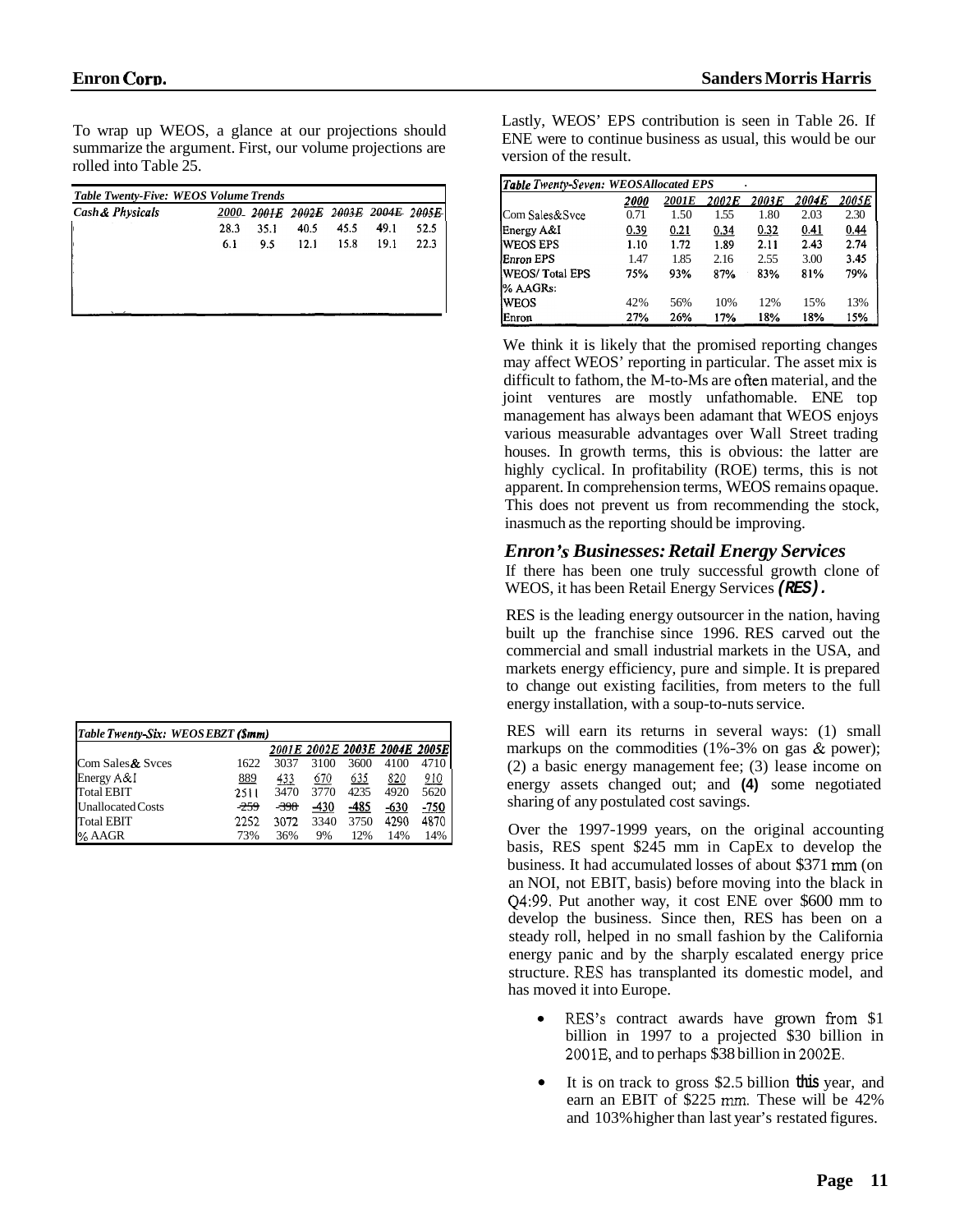- <span id="page-11-0"></span>*<sup>0</sup>*We expect **RES** revenues to grow another 31% to \$3.3 billion next year, with EBIT rising 49% to \$350 mm.
- Profit margins should be improving with scale. For  $2000A - 2003E$ , they should rise from  $6.3\%$ -9.0%-10.2%-11.9%.
- EBITDA should run \$267mm-\$385 mm, even while CapEx runs perhaps \$40-\$60 mm in the two years. RES is a major surplus CFFO generator. *0*

It is also becoming a very profitable one. A glance back at ENE's imputed ROEs (Table 15) shows just how good the numbers are. By our reckoning, RES should be earning 50%-80% ROEs in the next five years. It also should be contributing about 11% of earnings.

### *Another Sidebar: New Power Company*

For the past five years, ENE has been eyeing the progressive deregulation of the local retail (residentialsmall commercial) markets for electricity. It jumped into several markets (California, Vermont, Minnesota) quickly, and then backed off. The timing was too early. WEOS had successfully cloned RES into the middle markets during the mid-90s. New Power became the next apparent wedge into the local retail markets. The intent was to hit these markets with overwhelming force, scale the business over several years, and watch incremental volumes take razorthin margins to something much better. **A** little history:

- *New Power Co.* (NYSE-NPW-\$2.57-NR) was brought public by Enron on October 5, 2000. The IPO was priced at \$21.00, opened for trading at \$28.00, peaked that week at \$29.00, but has slid downhill ever since. The IPO was marketed as a "New Economy" vehicle, with appeal to the more aggressive New Economy investors.
- NF'W **was** initially conceived as a fusion of ENE's energy commodity knowhow, **AOL-**Time/Warner's 22 mm Internet customer list and a 10-year outsourcing deal with IBM.
- ENE owned 60% at the outset, which has been taken down to 45% post-IPO. Private equity investors own about 25%. The 58 mm share base **is** augmented by a 69 mm warrant position owned by ENE and the original investors. These are \$0.05 ('nickel') warrants.
- *New Power* is reported as an equity earnings item **in** Retail Energy Services' EBIT. This **is** a major near term drag on RES' 2001 results, but should diminish to a breakeven contribution in 2004.

The original intent was to capitalize on the retail energy unbundling already done in 22 states. NPW has acquired some good customer lists and has marketed aggressively. It has also done necessary missionary work to maintain retail unbundling momentum where backsliding has occurred. Texas **is** an example of the latter. Incumbent power companies and sympathetic regulators have maintained tilted two-part rate designs, which effectively impede new entrants, notably in the Pennsylvania-New Jersey **(PJM)**  arena. California has reversed itself on retail energy unbundling in the aftermath of its disastrous (and unique) efforts in wholesale power market unbundling in 1996. In a word, the unbundling climate has turned cautious.

- $\bullet$ NPW has developed a 750,000-customer base in 25 local markets, and appears to be building momentum. With a look at the numbers, we would suggest that NPW would need perhaps 2.5 mm customers to reach that breakeven point (profit-wise) in 2004.
- The company has had some good success in local market penetration. It typically offers 10%-15% savings on monthly energy cost; and seeks to create a 10%-15% *gross* margin spread on the business.

But is the timing now better? When ENE IPOed NPW in October 2000, it was infused with \$615 mm of cash. The aftermath has been this:

- NPW has been losing about \$50-\$60 mm per quarter since over the past five quarters. For 2001 as a whole, it should lose about  $$210$  mm (non tax effected) on **\$430** mm of revenues. The latter is a reduction from earlier hopes **of** \$530 mm, owing to delayed market openings.
- The ENE (RES) share of these losses should be  $\bullet$ about \$95 mm in 2001. This is about \$0.06 per share (tax effected) net to ENE.

The customer count could reach **1** mm by yearend, with an energy book of business running nearly  $300$  mmbtu/day. This year could see average volumes of 190 mmbtu/day. The coming year would annualize at perhaps 240 mmbtulday, before any more customer adds. What about liquidity?

- The initial cash (& equivalents) position has  $\bullet$ dropped from \$615 mm to \$431 mm at midyear, and is expected to close the year at \$250 mm.
- The original equity of \$655 mm has come down to \$457 mm, and could hit \$350 mm by yearend. The book value drops accordingly **from** \$1 1.28 per share to about \$6.00 by yearend. There is no debt.
- $\bullet$ NPW looks like it needs CapEx and acquisition funding of about \$10-\$20 mm annually to grow the business.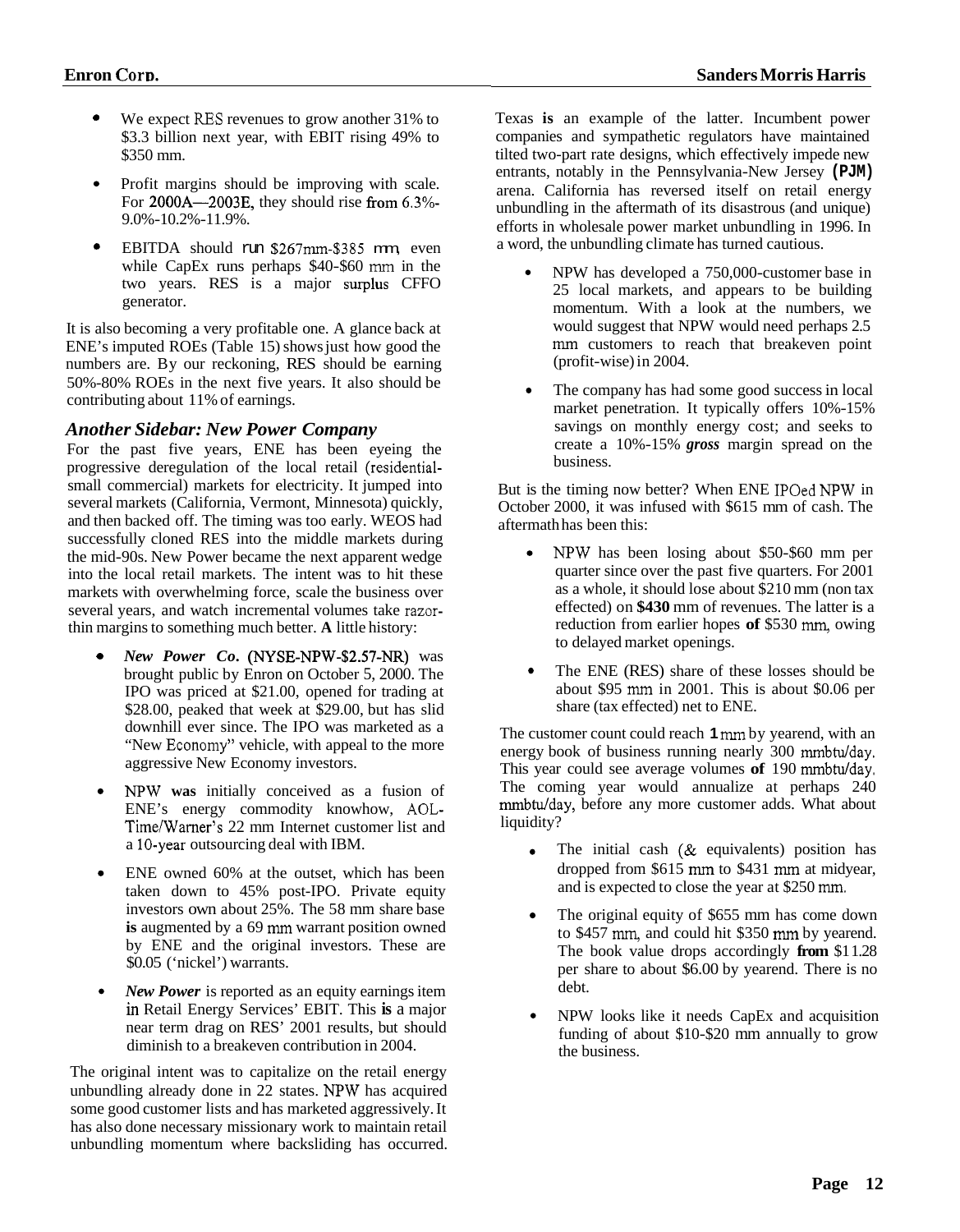It is perhaps early to look at 2002 and beyond, but we can sketch out our own rough expectations.

| Table Twenty-Eight: NPW Financial |        |        |       |            |
|-----------------------------------|--------|--------|-------|------------|
|                                   | Net    |        |       |            |
|                                   | Income |        | CapEx | <u>NWC</u> |
| 2000                              | $-170$ | $-152$ | 53    | 432        |
| 2001E                             | $-216$ | $-212$ | 59    | 212        |
| 2002E                             | $-130$ | $-113$ | 20    | 100        |
| 2003E                             | $-75$  | -58    | 20    | 50         |
| 2004E                             | -5     | 18     | 20    | 20         |
| 2005E                             | 30     | 58     | 20    |            |

It is likely that NPW will go into the factoring markets (inventories & receivables) to cover its funding deficits over the coming years. Presuming that NPW can both discount its energy services (to attract the needed 2.5 mm plus customer base) and earn 10%-15% gross margins on its service, the growth in the outer years should become self-funding.

The retail energy markets are measurably more difficult than the wholesale markets. They are not only farther down the food chain, they are more political and more complex. Hence, we would anticipate a longer payout than that seen in RES.

Insofar as the NPW contribution to RES is concerned, we would expect the \$0.07 per share loss this year to disappear in the next several years.

### *A Walk On The Regulatory Side*

ENE has over \$8 billion invested in its so-called Transportation & Distribution (T&D) asset base. These include:

- Its regulated Oregon electric utility, Portland General Electric (PGE), with a \$1.6 billion rate base. When disaggregated, the total electric assets are \$4.6 billion, including \$1.4 billion of goodwill.
- Its regulated pipeline portfolio, and various minority pipeline interests therein. These include Northern Natural Gas (NNG) and Transwestern Pipeline (TWPL), and a 50% interest in Florida Gas Transmission (FGT). The latter is held through a holding company, Citrus *Corp.* This carries about \$1 billion of goodwill; the amortization of which has burdened FGT's otherwise good ROES. Together, the pipelines have about \$3.6 billion of assets, and a gross rate base of \$2.9 billion (\$2.3 billion net).
- In physical terms, NNG is the largest pipeline, with a throughput of  $3.5$  bcfld and a  $4.1$  bcf/d peak day (81% load factor). Its primary markets are the city gates (Omaha, Minneapolis) in the Great Plains. FGT has 95% of the Florida gas market, and moves  $1.5$  bcf/d there, with a 2 bcf/d peak day (78% load factor). TWPL has about 24% of the current pipeline capacity into

California. It is moving  $1.66$  bcf/d there, with a  $2.11$  bcf/d peak day (79% load factor).

- Over the last five years, T&D generated nearly  $\bullet$ \$3 billion of surplus EBITDA. This was during a time when ENE's aggressive spending in the rest of the company had created an EBITDA deficit of *\$5* billion.
- Over the next five years, T&D could generate  $\bullet$ perhaps \$3.7 billion of surplus EBITDA, even while the rest of the company may also be \$7 billion in surplus.

But ENE has made its intentions clear about its ownership of PGE. It is a seller. The recent PGE life cycle is this:

- ENE had originally bought PGE for \$3.1 billion in July 1996. It closed the deal July 1, 1997. ENE paid with \$2 billion (102 mm shares) of common stock, and assumed \$1.1 billion of total debt.
- In November 1999, ENE had cut a deal with *Sierra Pacific Resources* (NYSE-SRP-\$l6.45) to sell PGE for \$2.1 billion cash and \$1.0 billion of debt assumption. This transaction would have been a breakeven situation for ENE.
- The deal finally came unglued in April 2001, 18 months later, mainly due to the California energy panic.

*PGE is still for sale.* It has had a short shelf life with ENE, and was purchased primarily for its access to the California power market (North Path 15) and its early edge in power trading. On the other hand, the California market has proved to be a briar patch. This franchise is in fact still in place. Is it a good or better asset today?

ENE originally paid 14.8x and 213% of book value for PGE. This reflected a 45% premium for the company at the time. It was accounted for as a purchase, with about \$1.6 billion of goodwill initially booked.

In the intervening years, PGE has been run pretty much as usual, with one exception. Earnings have ranged between \$125-\$140 mm after-tax. Then in 2000 and 2001, ENE has begun applying its risk management arsenal to PGE.

- $\bullet$ In its basic retail electric business, PGE realized about \$13 rnm in 2000 and \$4 mm in 2001 to-date in mark-to-market profits on natural gas swaps.
- In its power trading side, PGE has had a \$16 mm  $\bullet$ after-tax mark-to-market gain in 2001 to date.

This year, PGE has also had some write-downs (\$4 mm) in the value of its trust-owned life insurance portfolio (\$85 mm). In H1:00, the portfolio had shown unrealized gains of \$6 mm. The swing impacted the comparisons. A look at PGE's economics in  $H1:01$  is seen below.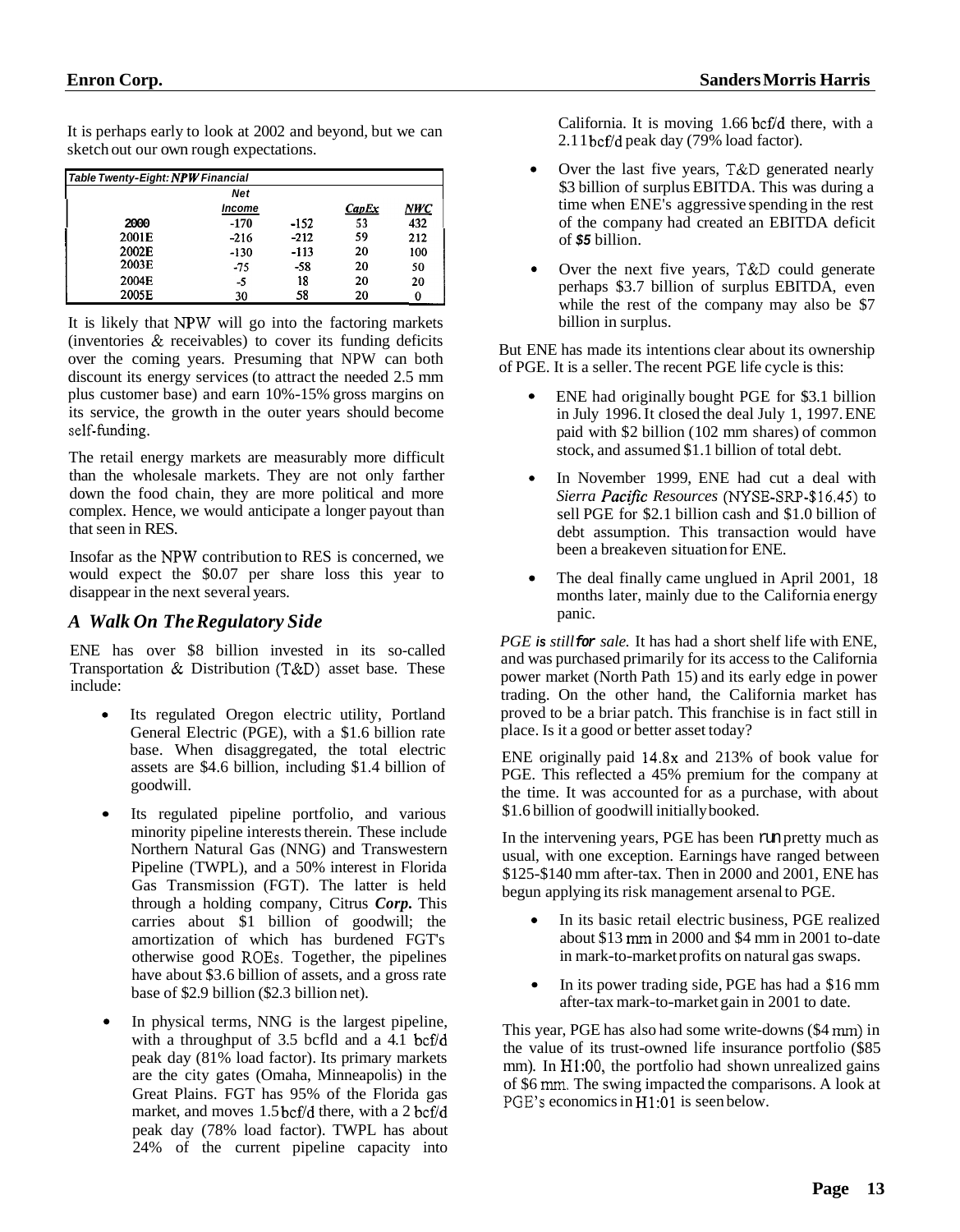<span id="page-13-0"></span>

| ыш он согрт                                 |              |       |            |
|---------------------------------------------|--------------|-------|------------|
|                                             |              |       |            |
| Table Twenty-Nine:Power Economics (\$/mwh): |              |       |            |
| Power Sales (000 mwh)                       | <b>HI-01</b> | HI-00 | 丝          |
| Retail Electric                             | 9663         | 9886  | $-2%$      |
| <b>Wholesale Power</b>                      | 5174         | 9190  | $-37%$     |
| <b>Total Power Sales</b>                    | 15437        | 19076 | $-19%$     |
| Revenues (\$/mwh):                          |              |       |            |
| Retail Electric                             | 52.88        | 52.60 | 1%         |
| <b>Wholesale Power</b>                      | 184.19       | 32.21 | 414%       |
| <b>Total Sales</b>                          | 102.22       | 42.78 | 139%       |
| Other                                       | 1.30         | 0.63  | 106%       |
| <b>Operating Revenues</b>                   | 103.45       | 43.41 | 138%       |
| Expenses (\$/mwh):                          |              |       |            |
| <b>Purchased Power &amp; Fuel</b>           | 78.64        | 23.80 | 230%       |
| O&M & Taxes                                 | 10.30        | 8.44  | 22%        |
| DD&A                                        | 5.57         | 4.82  | 16%        |
| <b>Total Expenses</b>                       | 94.51        | 37.06 | 155%       |
| <b>Net Operating Income</b>                 | 8.94         | 6.34  | 41%        |
| <b>Interest Expense-Net:</b>                | 4.28         | 3.41  | 25%        |
| <b>NIBT</b>                                 | 4.66         | 2.94  | 59%        |
| <b>Income Taxes</b>                         | 3.04         | 2.25  | <u>35%</u> |
| <b>Net Income</b>                           | 1.62         | 0.68  | 138%       |

| <b>Table Thirty: PGE Rate Base (\$mm)</b> |             |       |          |
|-------------------------------------------|-------------|-------|----------|
|                                           | Rate        | %     | ℅        |
|                                           | <b>Base</b> | ROE   | Leverage |
| 1997                                      | 1455        | 13.2% | 53.3%    |
| 1998                                      | 1469        | 14.0% | 49.6%    |
| 1999                                      | 1546        | 12.4% | 49.7%    |
| 2000                                      | 1592        | 13.0% | 44.9%    |
| 2001E                                     | 1650        | 12.1% | 46.0%    |

PG&E runs about 2,000 mw of generating capacity: 600 mw **of** hydro, 750 mw of oil & gas, and 650 mw **of** coal. It is a net buyer of power for its retail markets in Oregon and Washington. In H1:01, it was 38% self-sufficient versus 27% last year. In the context of the probable overbuilding **of** power markets in the next **two** years, being a net buyer is not at all bad.

| Table Thirty-One: PGE Earnings (\$mm) |               |          |             |
|---------------------------------------|---------------|----------|-------------|
|                                       | <b>Net</b>    | %        | Tax         |
|                                       | <i>Income</i> | Growth   | <b>Rate</b> |
|                                       | 153           | 16.8%    | 41.6%       |
| 1991                                  | 124           | $-19.0%$ | 35.1%       |
| 1998                                  | 133           | 7.3%     | 31.4%       |
| 1999                                  | 126           | $-5.3%$  | 41.3%       |
| 2000                                  | 139           | 10.3%    | 40.8%       |

Could ENE still fetch \$3.1 billion in today's market? Not very likely, given the current war footing and investor psychology. Our electric utility group index is **down** 14% in 2001 to date. The group is trading at **lox** year-ahead consensus estimates to yield 5.31% with a 61% payout ratio. We would think the market of the moment would be closer to \$2.6-\$2.7 billion.

### *The Pipelines*

ENE's pipelines have been its core assets since the original merger. They have been exceptionally profitable, quite well managed and excellent surplus CFFO generators. The problem they have is slow growth: typically 3%-6% AAGRs.

The next few tables are a digest of the individual FERC Form 2 annual filings. We profile NNG, TWPL, and FGT. Please remember that FGT is 50% owned by El Paso Energy. We show the numbers as **if** it were 100% owned in order to simplify the profile.

First, we show the profitability profile of each system. This structures from the latest settled rate cases. Suffice it to say that ENE typically does much better than these numbers.

| shows the nominal allowed ROEs and related capital<br>structures from the latest settled rate cases. Suffice it to say |            |             |            |  |  |
|------------------------------------------------------------------------------------------------------------------------|------------|-------------|------------|--|--|
| that ENE typically does much better than these numbers.                                                                |            |             |            |  |  |
| Table Thirty-Two:Allowed Returns (%)                                                                                   |            |             |            |  |  |
|                                                                                                                        | <b>NNG</b> | <b>TWPL</b> | <b>FGT</b> |  |  |
| <b>ROE</b>                                                                                                             | 12.89%     | 12.18%      | 13.49%     |  |  |
| <b>Equity Ratio</b>                                                                                                    | 60.00%     | 60.00%      | 42.00%     |  |  |

In terms of rate case filings, NNG and FGT come back in 2003, (May and October). TWPL returns in 2005 and the 1 1%-owned Northern Border Pipeline (NBPL) refiles in 2006.

The next table shows the 4%-6% AAGRs for respective NNG and TWPL rate bases over the past five years. FGT's rate base has begun to grow again with the Phase I11 expansion booked in 2000, and Phases IV and V expected to boost the rate base nicely in '02 **and** '03.

| Table Thirty-Three: Rate Base Trends (\$mm) |      |             |            |
|---------------------------------------------|------|-------------|------------|
|                                             | NNG  | <b>TWPL</b> | <u>FGT</u> |
| 1995                                        | 794  | 363         | 1272       |
| 1996                                        | 845  | 408         | 1199       |
| 1997                                        | 1003 | 424         | 1154       |
| 1998                                        | 1128 | 422         | 1108       |
| 1999                                        | 1150 | 443         | 1119       |
| 2000                                        | 1108 | 453         | 1284       |
| % Change: 95-00                             | 28%  | 20%         | 1%         |

Table 32 shows the actual equity ratios in the balance sheets. The thicker the equity, the greater the overall returns on capital become.

| Table 32 shows the actual equity ratios in the balance<br>sheets. The thicker the equity, the greater the overall<br>returns on capital become. |       |             |            |  |  |
|-------------------------------------------------------------------------------------------------------------------------------------------------|-------|-------------|------------|--|--|
| Table Thirty-Four: Equity Ratios (%)                                                                                                            |       |             |            |  |  |
|                                                                                                                                                 | NNG   | <b>TWPL</b> | <b>FCT</b> |  |  |
| 1995                                                                                                                                            | 58.3% | 73.2%       | 51.96      |  |  |
| 1996                                                                                                                                            | 63.3% | 16.7%       | 45.5%      |  |  |
| 1991                                                                                                                                            | 67.3% | 78.6%       | 31.4%      |  |  |
| 1998                                                                                                                                            | 59.7% | 80.8%       | 37.4%      |  |  |
| 1999                                                                                                                                            | 63.8% | 82.6%       | 51.6%      |  |  |
| 2000                                                                                                                                            | 67.5% | 81.9%       | 41.9%      |  |  |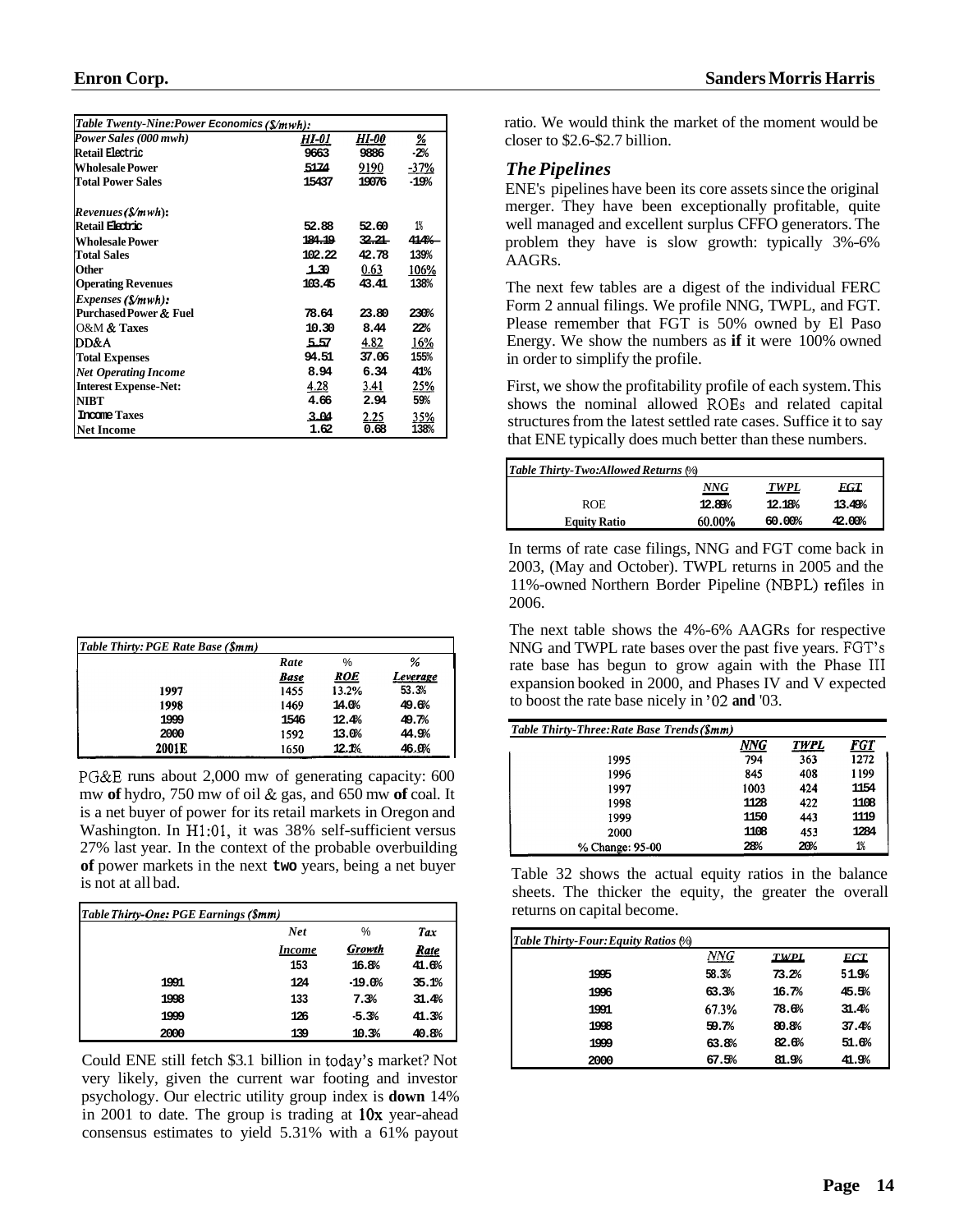Finally, the actual ROE experience on these systems is shown in Table 35 below.

| Thiany, the actual ROE experience on these systems is<br>shown in Table 35 below. |       |             |            |
|-----------------------------------------------------------------------------------|-------|-------------|------------|
| <b>Table Thirty-Five: Realized ROEs (%)</b>                                       |       |             |            |
|                                                                                   | NNG   | <b>TWPL</b> | <u>FGT</u> |
| 1996                                                                              | 18.1% | 23.4%       | 9.4%       |
| 1997                                                                              | 18.5% | 13.6%       | 8.5%       |
| 1998                                                                              | 17.0% | 14.4%       | 10.7%      |
| 1999                                                                              | 14.9% | 11.7%       | 8.3%       |
| 2000                                                                              | 14.2% | 14.2%       | 12.2%      |

Readers also should keep in mind that pipeline investor ROEs often are not the same as regulated ROEs. Why? Because of reporting differences between public books, the rate case books and the regulatory books.

Going forward, we would expect ENE's pipeline profiles to run thus:

- For NNG: realized ROEs in the range of 14%-17%, with a 40-60 capital structure.
- Rate base growth for IWG may be 3%-5% annually, thanks to Project MAX, with incremental spending flexed to meet market annually, thanks to Project MAX, with<br>incremental spending flexed to meet market<br>growth in the Omaha-Minneapolis pipeline corridor.

Over the last five years, **NNG** had CFFO of \$1 billion, paid upstream dividends of \$100 mm and had CapEx of \$650 mm. In order to grow 4% annually, NNG needs to spend \$90-\$105 mm per year, and nearly \$500 mm over the next five years.

- For TWPL, we would expect 14%-15% realized ROEs with a 25-75 capital structure. TWPL is working with a black box rate case into 2005 and will have to worry about a more normal capital structure (40-60) then.
- TWPL rate base growth should be much better over the near term. Owing to all of the power plant construction on Arizona "energy farms" (i.e., serving California), TWPL is in fine position to capture incremental markets. *0*

TWPL has two expansions in motion: (1) the Red Rock lateral for 150 mmcfd, and due far June 2002 completion at a cost of about **\$90** mm; and (2) the much bigger Sun Devil project, slated for a 2004 startup. The proposed **Sun** Devil system expansion could take mainline capacity from  $1.7$  bcf/d to  $3.0$ bcfld, and would have a 175-mile southem lateral via Flagstaff, Arizona, into Phoenix for the first time. The expected cost: \$300-\$400 mm

Now TWPL had total CFFO of \$465 mm over the past five years, and had CapEx of \$170 mm.

If it simply grew the rate base at 5% AAGRs, its rate base would rise from \$450 mm now to \$580 mm. This implies CapEx needs of \$210 mm, *0* 

even while cumulative CFFO should exceed \$500 mm.

But Red Rock and **Sun** Devil together could cost at least \$400 mm, meaning that TWPL's 2005E rate base could be 80% higher at \$820 mm. This would create about 16% AAGRs if **Sun** Devil gets built. *0* 

Until mid-2002, FGT will be the only big mainline serving Florida. It is not coincidental that Florida has been the strongest gas market in the nation for 2001 to date. Its secular growth trends are good, the state needs another 10,000 mw of generating capacity over the next ten years and the Clean **Air** Act Amendments are forcing generators there off of residual fuel **oil.** FGT's only abiding problem has been its holding company, Citrus Corp.

- Citrus still carries over \$1 billion in goodwill, the amortization of which has been sharply reduced in recent years as the pipeline life was stretched out. *0*
- FGT's profitability is harder to come by because of the goodwill inclusion. We suspect the more normal ROEs are closer to 14%-16% than those seen in [Table](#page-13-0) **32.**  *0*

FGT has had total CFFO of \$640 mm over the past five years, and has paid out \$285 mm in upstream dividends.<br>Its CapEx has run \$425 mm in the interim. This will be scaled up again for 2001—2005. Its CapEx has run \$425 mm in the interim. This will be

- The Phase **IV** expansion started up on May 1 and cost \$270 mm.
- Phase **V** was approved by the FERC in mid July. This will cost another \$452 mm, and will be in service in April 2002.
- Then Phase VI is planned for November 2003, at a cost of \$150 mm. *0*

These incremental adds to the rate base arithmetic suggest that FGT can grow about 40%, from \$1.25 billion to about \$1.75 billion **of** rate base by yearend 2005.

- Capacity will rise from 2.0 bcfld to 2.7 bcfld, with all of the incremental capacity subscribed on long-term contracts. *0*
- The 40% rate base growth should translate into equivalent earnings growth *to* the partners **(EM-***50%;* El Paso-50%). *0*

ENE has further permutations and combinations in its pipeline arena.

An LNG (regas) plant on Grand Bahama Island with a related 90-mile (Calypso) pipeline **into**  Florida is on the drawing board. **This** could cost over \$350 mm. *0*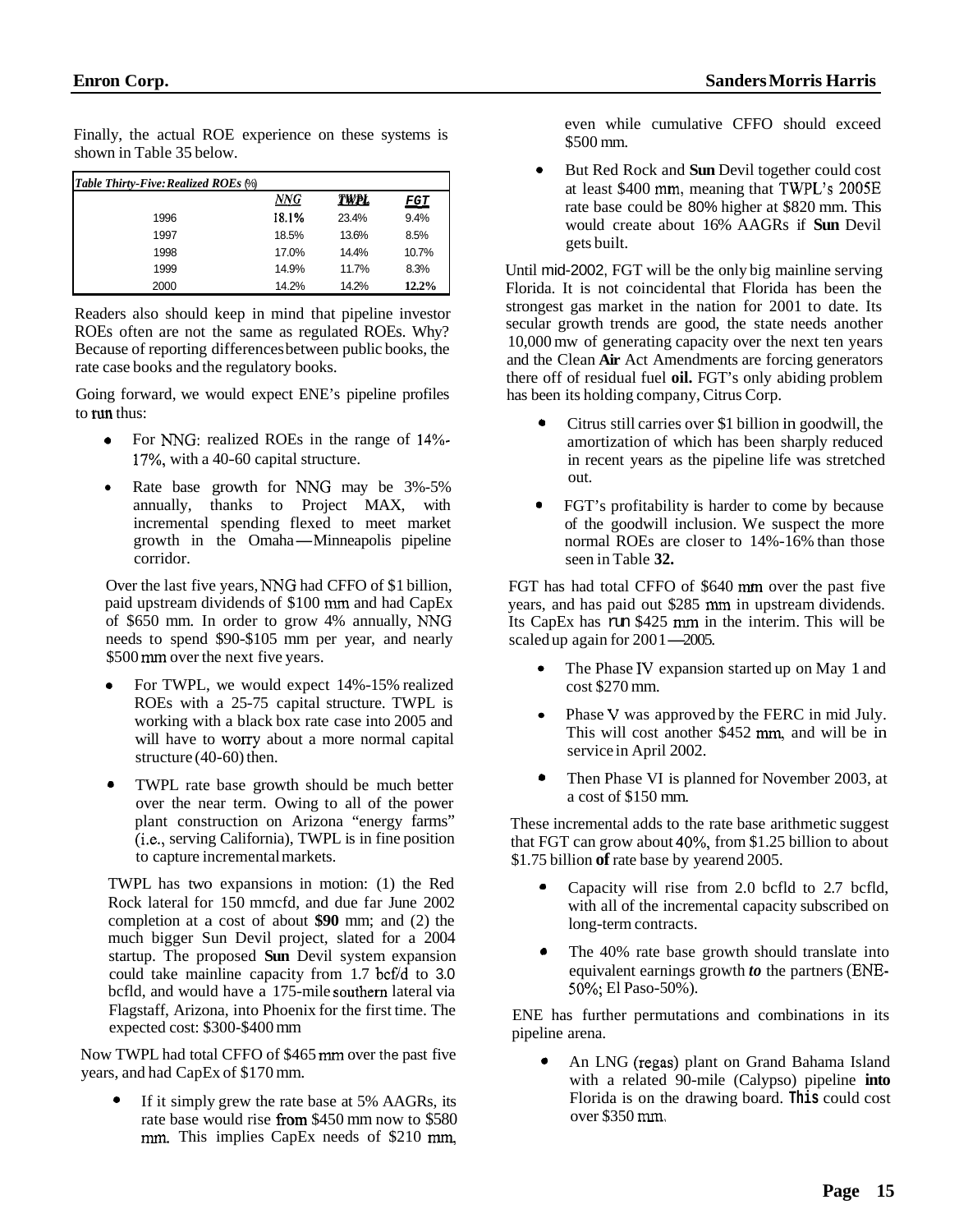<span id="page-15-0"></span>Its 11%-owned Northern Border system has become an aggressive acquirer and builder in the High Plains and Rockies gas markets, but its earnings impact is diluted by the small ownership.

On the other side of the argument, is the fact that ENE has disavowed hard asset growth strategies, and has visibly lost market turf in pipeline markets as a result. Whether this is turned around with the new management team will tell a lot about ENE's new game plans for the coming five years.

#### Issues And Answers

The investing arguments about ENE have become fairly clear cut:

- The stock is trading in the 12x-13x area. Investors can buy a good set of growth businesses (WEOS and RES), not to mention some impressive regulated pipelines.
- Indeed, ENE can even make some virtue out of adversity by downsizing and writing off its problem assets. This can only help the future. *0*
- Better, ENE is trading at 60%-65% of the market multiple, which has not been seen in quite some time. *0*

If our modeling is correct, then:

- ENE should both improve its ROEs and deleverage at the same time.
- The ROEs could rise to 15% naturally, perhaps to 17% with the help of some write-offs, and even higher if PGE and Azurix, etc., get monetized.
- Total leverage should ease from 58% to 46% over the next five years.

If our *summary* valuation matrix is decently reasoned (please see Table 12), we consider ENE's central value to be in the \$38-\$44 area. This is figured on ENE's expected earnings mix and our idea of normalized multiples. The upside in any market recovery may be 50% or better. Is this plausible? The rhetorical answer is yes, but perhaps with some market extemalities attached.

ENE has increasingly become a focus of controversy on Wall Street because of various issues (operating, financial, and accounting) that would not go away. After the stock price fall and the management changes, we think the leadership will reconstrue ENE's profile in a much healthier and humbler fashion.

- The accounting and reporting are expected to be simplified and made more understandable. The sooner the better.
- The exotic offshore and off balance sheet financings have been a riddle wrapped inside an enigma. These are expected to be cleaned up.

Then there have been the Hard Asset difficulties. The more obvious were Azurix, Dabhol, and the failure to close PGE. We have touched on the latter already, but what about the others?

Azurix was about a \$5 billion asset company,  $\bullet$ with nearly \$1.5 billion of goodwill, before it was folded back into ENE after the misfiring of the **M&A** and other programs there. These assets are being steadily piecemealed to third parties, without too much financial pain in the process.

The original and **main** asset, Wessex Water, had been acquired for \$2.4 billion (12x earnings in an 8x P/E U.K. market sector) in late 1998. It was then repackaged into AZX and resold in the U.S. market for 22x in June 1999. It remains intact, but with a character-building regulatory profile.

The 65%-owned Dabhol power project (2,924 mw) on the Bombay (Mumbai) coast was the showcase asset for the new Indian Government's economic initiatives. No more.

- The plants and infrastructure are 95% complete, with **a** cost of \$2.9 billion. The plant also has a \$220 mm LNG tanker under lease. It is 20% owned by ENE. After repeated breakdowns in negotiations, everything was shut down last May  $29^{\rm th}$ .
- ENE and its partners have all of the facts, the law  $\bullet$ and even the science on their side. But **this** is India.

Despite the obvious looming violations of underlying sovereign credit guarantees, which would have wide ripple effects in the capital markets, the Indian Government has remained intransigent.

- ENE and its partners have offered to sell out at net book (\$1.1 billion gross, \$890 mm net to ENE), but this has not been favorably received so far. *0*
- The Government apparently wants a substantial power price cut. They are going about it quite tenaciously. *0*
- The first plant  $(740 \text{ mw}, \text{naphtha fed})$  was getting about \$105/mwh when operating. This was going to drop to \$85/mwh when the plant was boosted **from** 60% to 90% load factors. *0*

When the bigger, LNG fed plant comes on line, the price was expected to fall further to \$64/mwh. Various states in India have offered anywhere from \$15/mwh-\$53/mwh. The problem is that this would erase much of the expected profitability (18% or so ROEs with a 70-30 capital structure). The threshold of pain has not been reached by either side.

These are afflictions and, along with some of the  $$1.5$ billion broadband assets, they will be dealt with as the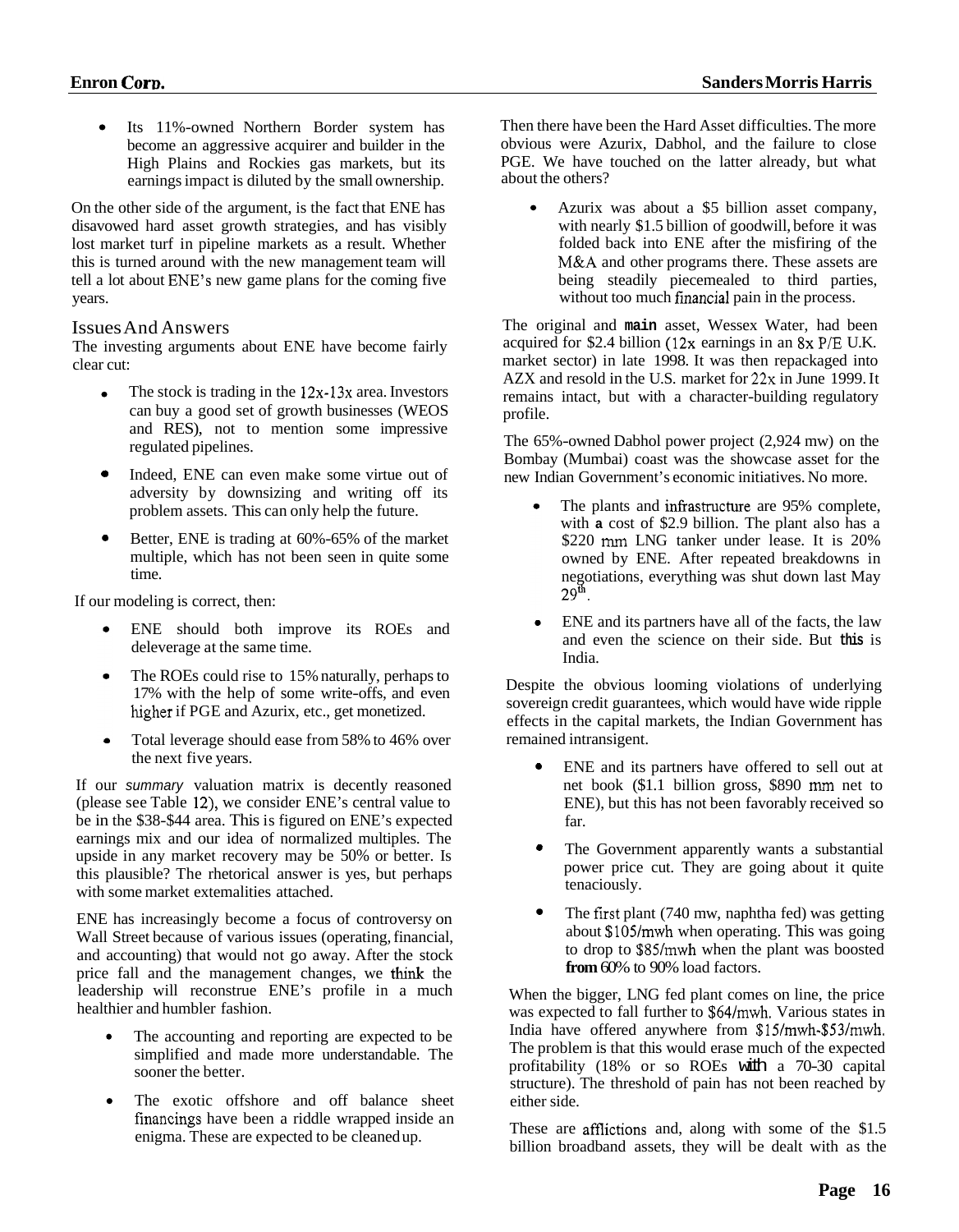<span id="page-16-0"></span>opportunity arises. Their remedies will be of considerable The new management has an excellent chance of benefit to ENE's earnings and profitability.

A final and important point about the company's investing<br>to expect a better and stronger New Enron to rise and fly. climate: the frequent rumors of its trading demise, bad We recommend purchase. derivative deals on structured energy transactions and credit issues have appeared to be much exaggerated. WEOS, for instance, has faced more volatile markets in earlier years than the present, and has emerged unbruised while others have taken huge losses and then folded their tents. The company has a hard and fast policy of running matched books, with minimal trading risk. This is paired trading done right. This is not to say that a bad trade will never happen. But ENE has had a tremendous track record in playing defense as well as offense.

**A** *70%* stock market decline has to be a huge catharsis for any major company. It is fair to say that ENE took many risks with its ventures, and in some notable cases it flew too close to the sun. Others, like RES, have worked fine.

reconfiguring ENE into a much more profitable asset profile. Out of the ashes of the Old Enron, there **is** reason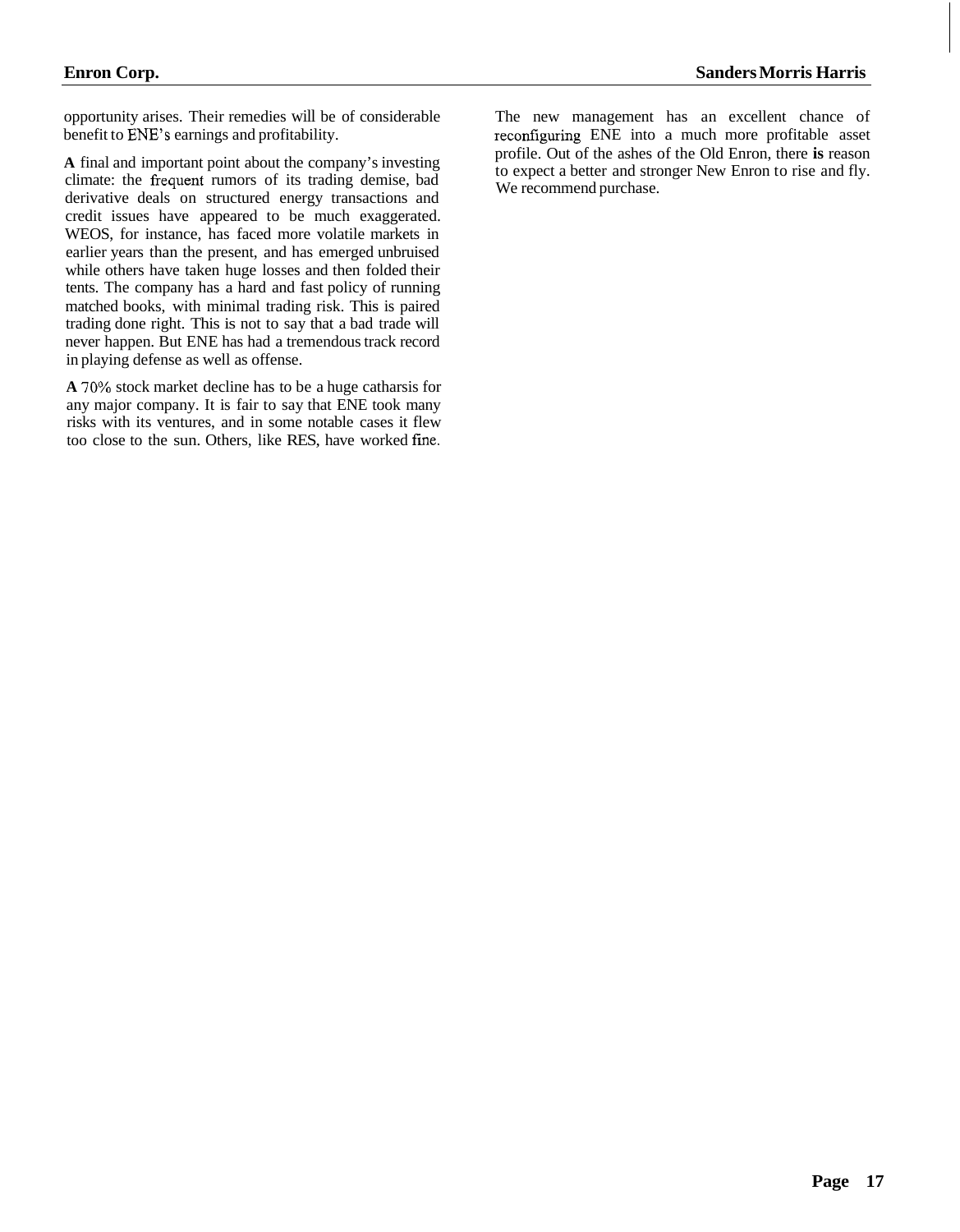$\tilde{\mathbf{r}}$ 

<span id="page-17-0"></span>

| Table Thirty-Six: ENE - 2001 Quarterly Earnings - EBIT (\$MM): |                 |                  |                 |                  |                 |                                 |                 |
|----------------------------------------------------------------|-----------------|------------------|-----------------|------------------|-----------------|---------------------------------|-----------------|
|                                                                | <u>01</u>       | Q2               | <u>Н1</u>       | <u>03</u>        | 9 MOS           | $\mathbf{Q}$                    | <u> 2001 </u>   |
| Ges Pipeline Group                                             | 133             | 77               | 210             | 87               | 297             | 109                             | 406             |
| Portland General                                               | $60\,$          | 65               | 12s             | 7s               | 200             | 100                             | 300             |
| Wholesale Operations & Services (WEOS)                         | 755             | 802              | 1557            | 735              | 2292            | 780                             | 3072            |
| <b>Enron Energy Services (Net)</b>                             | 40              | 60               | 100             | 60               | 160             | 65                              | 22s             |
| <b>Enron Broadband Services</b>                                | $-35$           | $-102$           | $-137$          | $-50$            | $-187$          | $-40$                           | $-227$          |
| Corporate & Other                                              | $-158$          | $-109$           | $-267$          | $-110$           | $-377$          | $-120$                          | $-497$          |
| <b>Core Operating EBIT</b>                                     | 795             | 793              | 1588            | 797              | 2385            | 894                             | 3279            |
| Recurring Nonrecurring Items                                   | $\overline{0}$  | $\overline{0}$   | $\overline{0}$  | $\overline{0}$   | $\overline{0}$  | $\overline{0}$                  | $\overline{0}$  |
| <b>Reported EBIT</b>                                           | 79s             | 793              | 1588            | 797              | 2385            | 894<br>$\overline{\phantom{a}}$ | 3279            |
| Interest Expense-Net                                           | 201             | 21s              | 416             | 240              | 656             | 260                             | 916             |
| Pfd Divds--Subsidiaries                                        | 18              | 18               | 36              | 18               | 54              | 18                              | 72              |
| Minority Interests (Jr Prfd-1)                                 | 40              | 30               | 70              | 30               | 100             | 30                              | 130             |
| Total Interest & Other                                         | 259             | 263              | 522             | 288              | 810             | 308                             | 1118            |
| <b>Net Income Before Taxes:</b>                                |                 |                  |                 |                  |                 |                                 |                 |
| Core Operating                                                 | 536             | 530              | 1066            | 509              | 1575            | 586                             | 2161            |
| <b>Unusual Items</b>                                           | $\underline{0}$ | $\pmb{\Omega}$   | $\underline{0}$ | $\overline{0}$   | $\overline{0}$  | $\boldsymbol{0}$                | $\underline{0}$ |
| <b>Total</b>                                                   | 536             | 530              | 1066            | 509              | 1575            | 586                             | 2161            |
| <b>Income Tares:</b>                                           |                 |                  |                 |                  |                 |                                 |                 |
| Core Operating                                                 | 130             | 126              | 256             | 122              | 378             | 141                             | 519             |
| <b>Unusual Items</b>                                           | $\overline{0}$  | $\Omega$         | $\underline{0}$ | $\boldsymbol{0}$ | 0               | $\underline{0}$                 | $\overline{0}$  |
| <b>Total</b>                                                   | 130             | 126              | 256             | 122              | 378             | 141                             | 519             |
| Net Income:                                                    |                 |                  |                 |                  |                 |                                 |                 |
| Core Operating                                                 | 406             | 404              | 810             | 387              | 1197            | 44s                             | 1642            |
| <b>Unusual Items</b>                                           | $\overline{0}$  | $\Omega$         | $\underline{0}$ | $\pmb{0}$        | $\overline{0}$  | $\overline{0}$                  | $\underline{0}$ |
| <b>Total</b>                                                   | 406             | 404              | 810             | 387              | 1197            | 445                             | 1642            |
| <b>Preferred Dividends:</b>                                    |                 |                  |                 |                  |                 |                                 |                 |
| Second Preferred                                               | $\overline{4}$  | $\overline{4}$   | $\,8\,$         | $\overline{4}$   | 12              | $\overline{\mathcal{L}}$        | 16              |
| Series B                                                       | 16.             | 17               | 33              | 12               | 50              | 17                              | 67              |
| <b>Total Preferred Dividends</b>                               | 20              | 21               | 41              | 21               | 62              | 21                              | 83              |
| Net Income–Common                                              | 386             | 383              | 769             | 366              | 1135            | 424                             | 1559            |
| <b>Extraordinary Items</b>                                     | 19              | $\boldsymbol{0}$ | $19\,$          | Δ                | $\overline{19}$ | $\varrho$                       | 19              |
| <b>Total Net Income</b>                                        | 405             | 383              | 788             | 366              | 1154            | 424                             | 1578            |
| 2001 Diluted EPS:                                              |                 |                  |                 |                  |                 |                                 |                 |
| <b>Core Operating</b>                                          | 0.47            | 0.45             | 0.92            | 0.43             | 1.35            | 0.49                            | 1.85            |
| <b>Unusual Items</b>                                           | O.00            | 0.00             | 0.00            | 0.00             | <u>0.00</u>     | 0.00                            | 0.00            |
| Reported EPS                                                   | 0.47            | 0.45             | 0.92            | 0.43             | 1.35            | 0.49                            | 1.85            |
| <b>Extraordinary Items</b>                                     | 0.02            | 0.00             | 002             | 0.00             | 0.02            | 0.00                            | 0.02            |
| Total Net Income                                               | 0.49            | 0.45             | 0.94            | 0.43             | 1.37            | 0.49                            | 1.87            |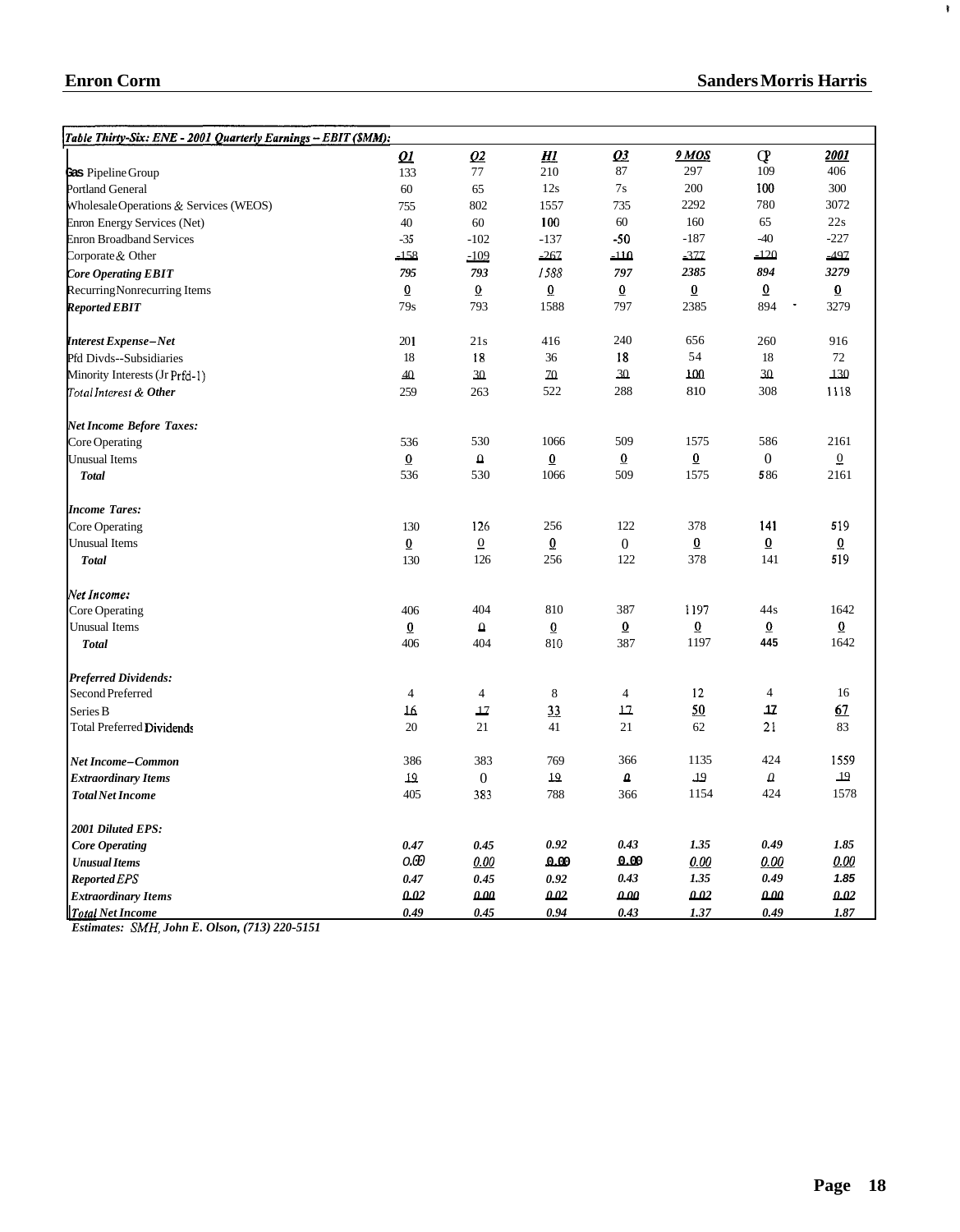<span id="page-18-0"></span>

| Table Thirty-Seven: ENE - 2002 Quarterly Earning - EBIT $$$ Millions) |                   |                 |                 |                          |                 |                     |                 |
|-----------------------------------------------------------------------|-------------------|-----------------|-----------------|--------------------------|-----------------|---------------------|-----------------|
|                                                                       | $\mathbf{Q}$      | Q2              | <b>H1</b>       | $\mathbf{Q}$             | 9MOS            | Q <sub>4</sub>      | Year            |
| Gas Pipeline Group                                                    | 135               | $80\,$          | 215             | 90                       | 305             | 112                 | 417             |
| Portland General                                                      | 61                | 66              | 127             | 77                       | 204             | 102                 | 306             |
| Wholesale Operations & Services (WEOS)                                | 900               | 830             | 1730            | 820                      | 2550            | 790                 | 3340            |
| Enron Energy Services (Net)                                           | 65                | 90              | 155             | 80                       | 235             | 100                 | 335             |
| <b>Enron Broadband Services</b>                                       | $-60$             | $-40$           | $-100$          | $-40$                    | $-140$          | $-35$               | $-175$          |
| Corporate & Other                                                     | $-150$            | $-90$           | $-240$          | $-90$                    | $-330$          | $-90$               | $-420$          |
| Core Operating EBIT                                                   | 951               | 936             | 1887            | 937                      | 2824            | 979                 | 3803            |
| Recumng Nonrecumng Items                                              | $\underline{0}$   | $\underline{0}$ | $\underline{0}$ | $\boldsymbol{0}$         | $\mathcal Q$    | $\underline{0}$     | $\underline{0}$ |
| <b>Reported EBIT</b>                                                  | 951               | 936             | 1887            | 937                      | 2824            | 979                 | 3803            |
| Interest Expense-Net                                                  | 250               | 255             | 505             | 240                      | 745             | 245                 | 990             |
| Pfd Divds-Subsidiaries                                                | 18                | 18              | 36              | 18                       | 54              | 18                  | 72              |
| Minority Interests (Jr Prfd-1)                                        | $35\,$            | $35\,$          | $70\,$          | 35                       | 105             | $35\,$              | 140             |
| Total Interest & Other                                                | 303               | 308             | 611             | 293                      | 904             | 298                 | 1202            |
| <b>Net Income Before Taxes:</b>                                       |                   |                 |                 |                          |                 |                     |                 |
| Core Operating                                                        | 648               | 628             | 1276            | 644                      | 1920            | 681                 | 2601            |
| <b>Unusual Items</b>                                                  | $\pmb{\Omega}$    | 0               | $\underline{0}$ | $\boldsymbol{0}$         | $\pmb{\Omega}$  | $\underline{0}$     | $\overline{0}$  |
| <b>Total</b>                                                          | 648               | 628             | 1276            | 644                      | 1920            | 681                 | 2601            |
| <b>kcome Taxes:</b>                                                   |                   |                 |                 |                          |                 |                     |                 |
| Core Operating                                                        | 152               | 148             | 298             | 151                      | 449             | 160                 | 611             |
| Unusual Items                                                         | $\pmb{\varOmega}$ | $\overline{0}$  | $\underline{0}$ | $\underline{\mathbf{0}}$ | $\underline{0}$ | $\pmb{\mathcal{Q}}$ | $\overline{0}$  |
| <b>Total</b>                                                          | 152               | 148             | 298             | 151                      | 449             | 160                 | 611             |
| <b>Net Income:</b>                                                    |                   |                 |                 |                          |                 |                     |                 |
| Core Operating                                                        | 496               | 480             | 976             | 493                      | 1469            | 521                 | 1990            |
| <b>Unusual Items</b>                                                  | $\boldsymbol{0}$  | $\overline{0}$  | $\overline{0}$  | $\overline{0}$           | $\overline{0}$  | $\Omega$            | $\overline{0}$  |
| <b>Total</b>                                                          | 496               | 480             | 976             | 493                      | 1469            | 521                 | 1990            |
| Preferred Dividends:                                                  |                   |                 |                 |                          |                 |                     |                 |
| Second Preferred                                                      | 4                 | 4               | 8               | $\overline{4}$           | 12              | 4                   | 16              |
| Series B                                                              | 16                | $12\,$          | 33              | 12                       | 50              | $\perp$             | 67              |
| <b>Total Preferred Dividends</b>                                      | 20                | 21              | 41              | 21                       | 62              | 21                  | 83              |
| Net Income-Common                                                     | 476               | 459             | 935             | 472                      | 1407            | 500                 | 1907            |
| <b>Extraordinary Items</b>                                            | $\pmb{\Omega}$    | $\underline{0}$ | $\underline{0}$ | $\underline{0}$          | $\underline{0}$ | $\overline{0}$      | $\underline{0}$ |
| <b>Total Net Income</b>                                               | 476               | 459             | 935             | 472                      | 1407            | 500                 | 1907            |
| 2001 Diluted EPS:                                                     |                   |                 |                 |                          |                 |                     |                 |
| Core Operating                                                        | 0.54              | 0.52            | 1.06            | 0.54                     | 1.60            | 0.56                | 2.15            |
| <b>Unusual Items</b>                                                  | 0.00              | 0.00            | 0.00            | 0.00                     | 0.00            | 0.00                | 0.00            |
| <b>Reported EPS</b>                                                   | 0.54              | 0.52            | 1.06            | 0.54                     | 1.60            | 0.56                | 2.15            |
| <b>Extraordinary Items</b>                                            | 0.00              | 0.00            | 0.00            | ممم                      | 0.00            | $\bm{a}\bm{a}$      | 0.00            |
| <b>Total Net Income</b>                                               | 0.54              | 0.52            | 1.06            | 0.54                     | 1.60            | 0.56                | 2.15            |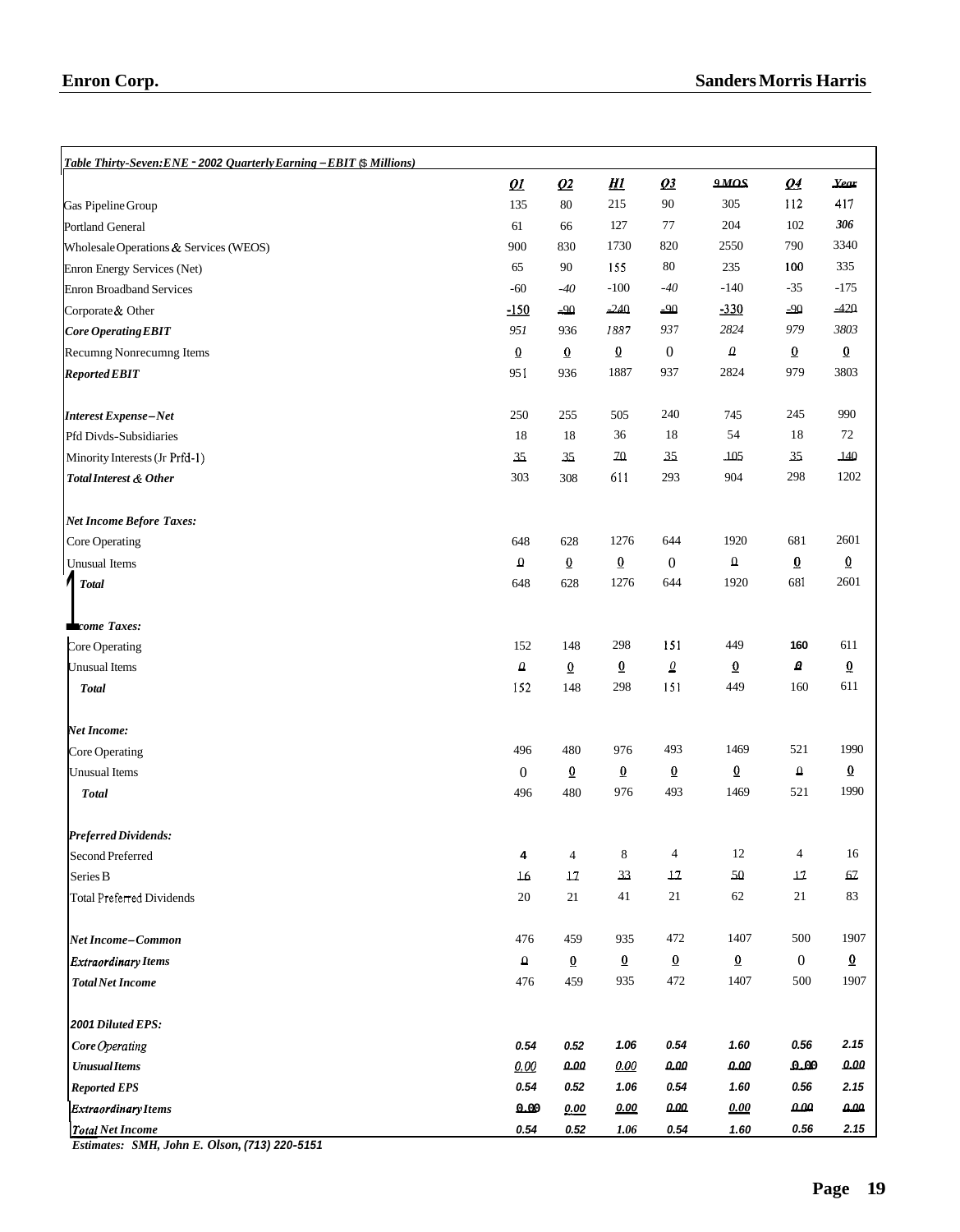$\hat{\tau}$ 

<span id="page-19-0"></span>

| Enron Corp.                                                            |               |                |                |                   | Sangers Morris Harris |                |
|------------------------------------------------------------------------|---------------|----------------|----------------|-------------------|-----------------------|----------------|
|                                                                        |               |                |                |                   |                       |                |
|                                                                        |               |                |                |                   |                       |                |
| Table Thirty-Eight: ENE -Earnings Forecast<br><b>EBIT (SMILLIONS):</b> | 2000          | 2001E          | 2002E          | 2003E             | 2004E                 | 2005E          |
| Exploration & Production                                               | $\theta$      | 0              | 0              | $\Omega$          | $\theta$              | 0              |
| Gas Pipeline Group                                                     | 391           | 406            | 417            | 430               | 442                   | 456            |
| Portland General                                                       | 341           | 300            | 306            | 312               | 320                   | 330            |
| Wholesale Operations & Services (WEOS)                                 | 2252          | 3072           | 3340           | 3750              | 4290                  | 4870           |
| <b>Enron Energy Services</b>                                           | Ш             | 225            | 335            | 500               | 600                   | 700            |
| Enron Broadband Services                                               | $-60$         | $-227$         | $-175$         | $-100$            | $-25$                 | 50             |
| Corporate & Other (Azurix)                                             | $-289$        | -497           |                | $-370$            | -340                  | $-275$         |
| Total Operating EBIT                                                   | 2746          | 3279           | 3813           | 4522              | 5287                  | 6131           |
| Recurring Nonrecurring Items                                           | $-264$        | 0              | 0              | $\mathbf{\Omega}$ | 0                     | $\Omega$       |
| Total EBIT                                                             | 2482          | 3279           | 3813           | 4522              | 5287                  | 6131           |
| Interest Expense – Net:                                                | 838           | 916            | 990            | 1030              | 1100                  | 1200           |
| Preferred Dividends--Subsidiaries                                      | 77            | 77             | 77             | 77                | 77                    | 77             |
| Minority Interests-EOG                                                 | $\theta$      | $\mathbf{0}$   | $\overline{0}$ | $\mathbf{0}$      | $\mathbf{0}$          | $\overline{0}$ |
| Minority Interests-JuniorPreferred (1)                                 | 154           | 140            | <u>140</u>     | <b>140</b>        | <u>140</u>            | <u> 140</u>    |
| Total Interest & Subs. Pfd Dividends                                   | 1069          | 1133           | 1207           | 1247              | 1317                  | 1417           |
| Net Income Before Taxes:                                               |               |                |                |                   |                       |                |
| Core Operating NIBT                                                    | 1677          | 2146           | 2606           | 3275              | 3970                  | 4714           |
| Recurring Nonrecurring Items                                           | $-264$        | $\overline{0}$ | $\Omega$       | $\overline{0}$    | $\overline{0}$        | 0              |
| Total NIBT                                                             | 1413          | 2146           | 2606           | 3275              | 3970                  | 4714           |
| <b>Income Tares:</b>                                                   |               |                |                |                   |                       |                |
| Core Operating                                                         | 434           | 514            | 625            | 819               | 1032                  | 1273           |
| Recurring Nonrecurring Items                                           | $\mathcal{Q}$ | $\overline{0}$ | $\mathcal{Q}$  | $\mathcal{Q}$     | $\overline{0}$        | 0              |
| <b>Total Income Taxes</b>                                              | 434           | 514            | 625            | 819               | 1032                  | 1273           |
| Net Income:                                                            |               |                |                |                   |                       |                |
| Core Operating Earnings                                                | 1243          | 1632           | 1981           | 2456              | 2938                  | 3441           |
| Recurring Nonrecumng Items                                             | $-264$        | 0              | $\overline{0}$ | $\overline{0}$    | $\overline{0}$        | $\overline{0}$ |
| <b>Total Net Income</b>                                                | 979           | 1632           | 1981           | 2456              | 2938                  | 3441           |
| Preferred Dividends                                                    | 83            | 83             | 83             | 84                | 83                    | 83             |
| Net Income - Common                                                    | 896           | 1549           | 1898           | 2372              | 2855                  | 3358           |
| <b>Extraordinary Items</b>                                             | $\Omega$      | Ω              | $\overline{0}$ | $\overline{0}$    | $\overline{0}$        | ō              |
| <b>Reported Net Income</b>                                             | 896           | 1549           | 1898           | 2372              | 2855                  | 3358           |
| Normal Net Income to Common                                            | 1160          | 1549           | 1898           | 2372              | 2855                  | 3358           |
| Share Base (mm):                                                       |               |                |                |                   |                       |                |
| Diluted Shares (mm)                                                    | 813.9         | 889.4          | 920.0          | 940.0             | 960.0                 | 980.0          |
| % Growth                                                               | 5.8%          | 9.3%           | 3.4%           | 2.2%              | 2.1%                  | 2.1%           |
| <b>Diluted Earnings Per Share:</b>                                     |               |                |                |                   |                       |                |
| Core Operating EPS                                                     | 1.47          | 1.83           | 2.15           | 2.55              | 3.00                  | 3.45           |
| Recurring NonRecurring Items                                           | $-0.35$       | 0.00           | 0.00           | 0.00              | 0.00                  | 0.00           |
| <b>Total Reported EPS</b>                                              | 1.12          | 1.83           | 2.15           | 2.55              | 3.00                  | 3.45           |
| <i>Effective Growth Rates</i> $(\%)$ :                                 | $25\%$        | 25%            | 17%            | 18%               | 18%                   | 15%            |
| Effective Income Tar Rates (%):                                        |               |                |                |                   |                       |                |
| Core Operating Earnings                                                | 25.9%         | 23.0%          | 24.0%          | 25.0%             | 26.0%                 | 27.0%          |
| Recurring Nonrecurring Items                                           | $-35.0%$      | 35.0%          | 35.0%          | 35.0%             | 35.0%                 | 35.0%          |
| Effective Tax Rate                                                     | 30.7%         | 24.0%          | 24.0%          | 25.0%             | 26.0%                 | 27.0%          |
| EBIT Profile (%):                                                      |               |                |                |                   |                       |                |
| Gas Pipeline Group                                                     | 16%           | 12%            | 11%            | 9%                | $8\%$                 | 7%             |
| Portland General                                                       | 14%           | 9%             | 8%             | 7%                | 6%                    | 5%             |
| Wholesale Operations & Services (WEOS)                                 | 91%           | 94%            | 88%            | 83%               | 81%                   | 79%            |
| Retail Energy Services (net)                                           | 4%            | 7%             | 9%             | 11%               | 11%                   | 11%            |
| <b>Broadband Services</b>                                              | $-2%$         | $-7%$          | $-5%$          | $-2\%$            | 0%                    | 1%             |
| Corporate & Other $(Azurix)$                                           | $-12%$        | -15%           | $-11%$         | $-8%$             | $-6\%$                | $-4%$          |
| Core Operating EBIT                                                    | 111%          | 100%           | 100%           | 100%              | 100%                  | 100%           |
| Recurring Nonrecurring Items                                           | $-11%$        | $0\%$          | $0\%$          | $0\%$             | <u>Ω%</u>             | $0\%$          |
| Total <b>EBIT</b>                                                      | 100%          | 100%           | 100%           | 100%              | 100%                  | 100%           |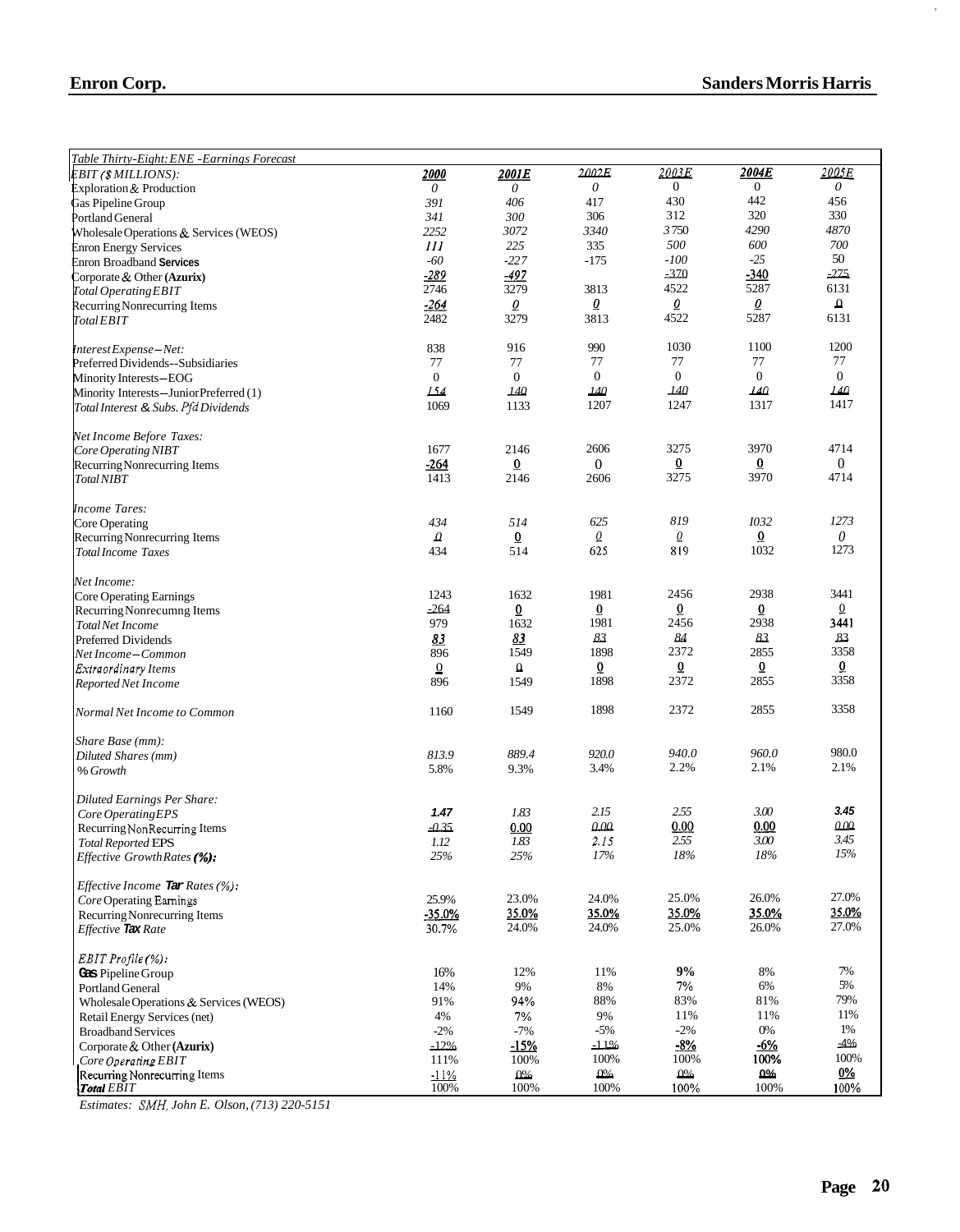#### <span id="page-20-0"></span> $\frac{2004E}{2938}$  $\frac{2000}{979}$ *Table Thirty-Nine: ENE* - *CFFO* (\$ *MM): 2001E-*2002E  $2003E$ *2004E 2000*   $2001E$ 2938 1981 3441 Net Income 979 1661 2456 12477 5531 DD&A 1197 1304 854 930 1008 1092 Deferred Taxes 170 890 207 300 120 150 150 Equity in Eamings of Affiliates 0  $\overline{0}$ - **0**   $\overline{0}$  $\Omega$  $\overline{0}$ - **0**  Subtotal 2040 2892 3108 3698 4285 4915 18897 Gain **on** Asset Sales -146 -100 -20 -20 -20  $-20$ -1 80 Regulatory Reserves 0 0 0 0 0 0 0 0 -19 0 0  $\overline{0}$  $\Omega$ -19 Accounting Change 0 0 0 0 Asset Impairment 0 0 0 Amtzn--Production Payments 0  $\Omega$ 0  $\Omega$ - *0*  0  $\overline{0}$ **[-](#page-17-0)199<br>18698<br>-118<br>18580** -146 [-1 19](#page-18-0) -20 -20 -20 -199 **Subtotal** -20 -20<br>3678<br>100<br>3778 **CFFO** 1894 2773 3088 4265 4895 18698 3678 Net Assets-Risk Management -763 -618 -100 - 200 - 300 CFFO-Net 1131 2155 2988 3778 4465 18580 5195 *Merchant Assefs* & *Invesimenfs:*  -154 0  $\Omega$ 0  $\Omega$ -154 Realized Gains on Sales -104 Proceeds From Sales 1838 879 0 879 0 0 0  $-325$ <br> $21$  $-325$ <br> $-21$ Additions and Unrealized Gains 0 -1295 0 0 **0**  Unrealized Losses  $\overline{0}$ 0 0 0 **Q**  400 Balance 439 42 **[1](#page-0-0)**  0 0 0 0 *Revised CFFO*  1570 2576 2988 3778 4465 5195 15377 *Per Share:*  Basic Shares 750.0 825.0 850.0 723.0 775.0 800.0 920.0 960.0 975.0 Diluted Shares 813.9 889.4 940.0 CFFO/Share *1.39 2.42 3.25 4.02 4.65 5.33 Revised CFFO Per Share 1.93 2.90 3.25 4.02 4.65 5.33*  0.50 0.50 0.52 0.54 0.56 *0.60*  **DPS**  Cash **Dividends (Common)** 362 375 403 432 462 510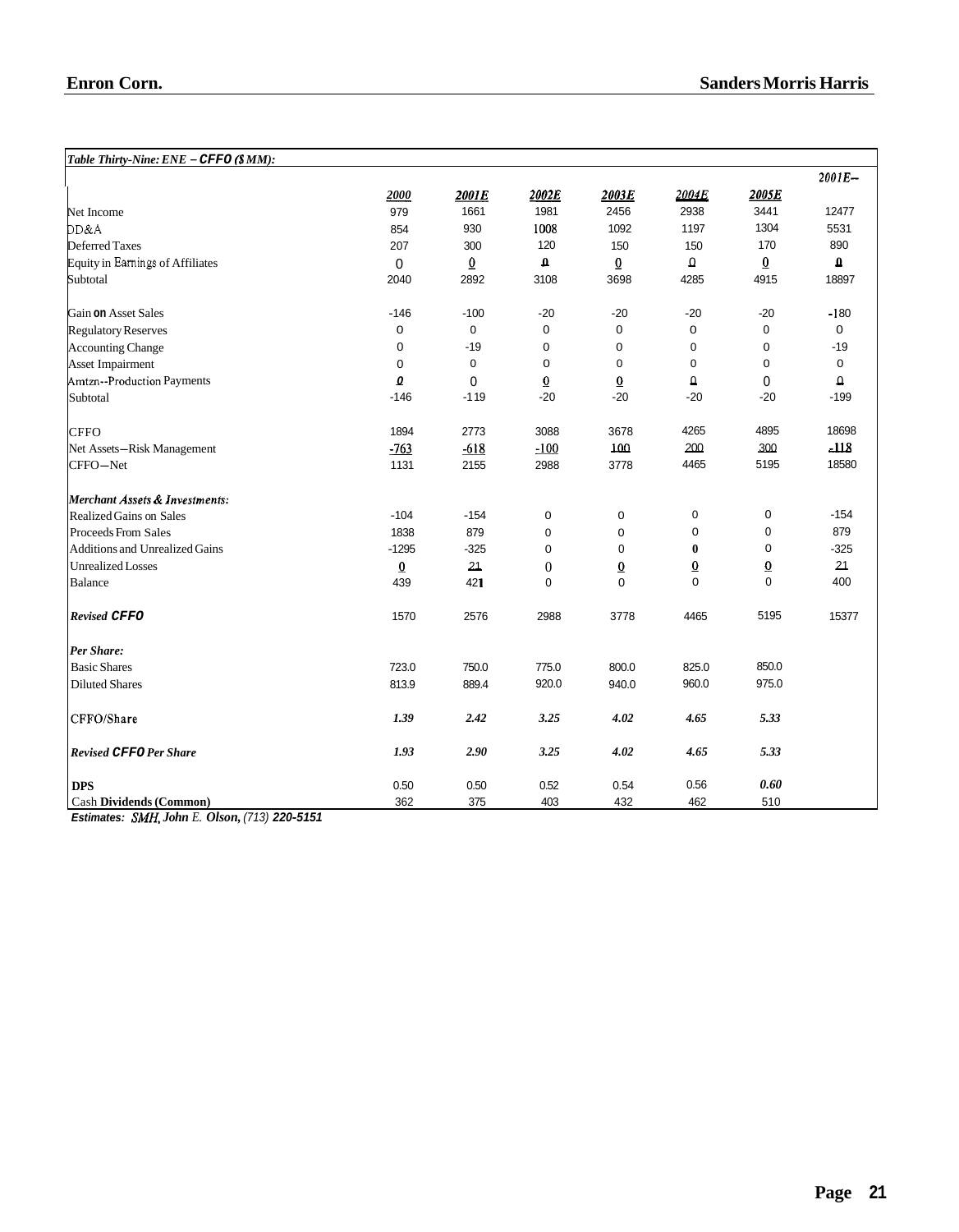| Table Forty: ENE – Source/Use Forecasts (\$ Millions) |                |                  |                  |                  |                |                  |                |
|-------------------------------------------------------|----------------|------------------|------------------|------------------|----------------|------------------|----------------|
|                                                       |                |                  |                  |                  |                |                  | 2001E-         |
|                                                       | 2000           | 2001E            | 2002E            | 2003E            | 2004E          | 2005E            |                |
| <b>Adjusted CFFO</b>                                  | 1570           | 2576             | 2988             | 3778             | 4465           | 5195             | 19001          |
| <b>Extraordinary</b> Items                            | $\Omega$       | $\boldsymbol{0}$ | $\overline{0}$   | $\overline{0}$   | $\overline{0}$ | 0                | $\theta$       |
| Reportable CFFO                                       | 1570           | 2576             | 2988             | 3778             | 4465           | 5195             | 19001          |
| <b>Less: Dividends</b>                                |                |                  |                  |                  |                |                  |                |
| Preferred                                             | 83             | 83               | 83               | 83               | 83             | 83               | 415            |
| Preferred Dividends-Subsidiaries                      | 77             | 77               | 71               | 77               | 77             | 77               | 385            |
| Other                                                 | $-5$           | $\boldsymbol{0}$ | $\boldsymbol{0}$ | $\boldsymbol{0}$ | $\mathbf{0}$   | $\boldsymbol{0}$ | $\overline{0}$ |
| Common                                                | 368            | 375              | 403              | 432              | 462            | 510              | 2182           |
| <b>Total Dividends</b>                                | 523            | 535              | 563              | 592              | 622            | 670              | 2982           |
| $CFFO-Net$                                            | 1047           | 2041             | 2425             | 3186             | 3843           | 4525             | 16019          |
| <b>External Funding-Net (See Below):</b>              |                |                  |                  |                  |                |                  |                |
| <b>Long Term Debt</b>                                 | 1657           | 2552             | 500              | 500              | 500            | 500              | 4552           |
| <b>Preferred Issues</b>                               | 404            | $\boldsymbol{0}$ | $\mathbf{0}$     | $\mathbf{0}$     | $\mathbf{0}$   | $\mathbf{0}$     | $\overline{0}$ |
| Common Equity Issues                                  | 634            | 91               | 80               | 100              | 100            | 100              | 471            |
| <b>Grand Totals</b>                                   | 2695           | 2643             | 580              | 600              | 600            | 600              | 5023           |
| Funds Available                                       | 3742           | 4684             | 3005             | 3786             | 4443           | 5125             | 21042          |
| <b>Capital Spending</b>                               | 2381           | 2010             | 2020             | 2150             | 2300           | 2400             | 10880          |
| Investments & Advances                                | 933            | 1503             | 1200             | 1200             | 1300           | 1400             | 6603           |
| <b>Acquisition of Subsidiary Stock</b>                | $\mathbf{0}$   | $\boldsymbol{0}$ | $\boldsymbol{0}$ | $\boldsymbol{0}$ | $\mathbf{0}$   | $\mathbf{0}$     | $\overline{0}$ |
| <b>Business Acquisitions</b>                          | 221            | $\underline{0}$  | $\overline{0}$   | $\underline{0}$  | $\overline{0}$ | $\overline{0}$   | $\Omega$       |
| <b>Total Spending</b>                                 | 4091           | 3513             | 3220             | 3350             | 3600           | 3800             | 17483          |
| <b>Fund Balances</b>                                  | $-349$         | 1171             | $-215$           | 436              | 843            | 1325             | 3559           |
| <b>Other Items:</b>                                   |                |                  |                  |                  |                |                  |                |
| Asset Sales (Non Merchant)                            | 494            | 1823             | 1000             | 500              | 500            | 500              | 4323           |
| Miscellaneous                                         | $\overline{0}$ | $\mathbf{0}$     | $\mathbf{0}$     | $\mathbf{0}$     | $\mathbf{0}$   | $\mathbf{0}$     | $\theta$       |
| Operating--Net                                        | 1113           | $-639$           | $-300$           | $-300$           | $-300$         | $-300$           | $-1839$        |
| Investing-Net                                         | $-182$         | $-262$           | $-250$           | $-250$           | $-250$         | $-250$           | $-1262$        |
| Financing-Net                                         | $-6$           | $\mathbf{0}$     | $-20$            | $-20$            | $-20$          | $-20$            | $-80$          |
| Contra: Pfd Dividends-Subs                            | $\Omega$       | $\theta$         | $\Omega$         | $\overline{0}$   | $\overline{0}$ | $\overline{0}$   | $\theta$       |
| <b>Total Other</b>                                    | 1419           | 922              | 430              | $-70$            | $-70$          | $-70$            | 1142           |
| <b>Fnnd Balances</b>                                  | 1070           | 2093             | 215              | 366              | 713            | 1255             |                |
| Adjustments                                           | 409            | $-2068$          | 285              | $-866$           | $-273$         | $-255$           |                |
| <b>NWC</b> Change                                     | 1479           | 25               | 500              | $-500$           | 500            | 1000             |                |
| NWC--Open                                             | 496            | 1975             | 2000             | 2500             | 2000           | 2000             |                |
| NWC--Close                                            | 1975           | 2000             | 2500             | 2000             | 2000           | 2000             |                |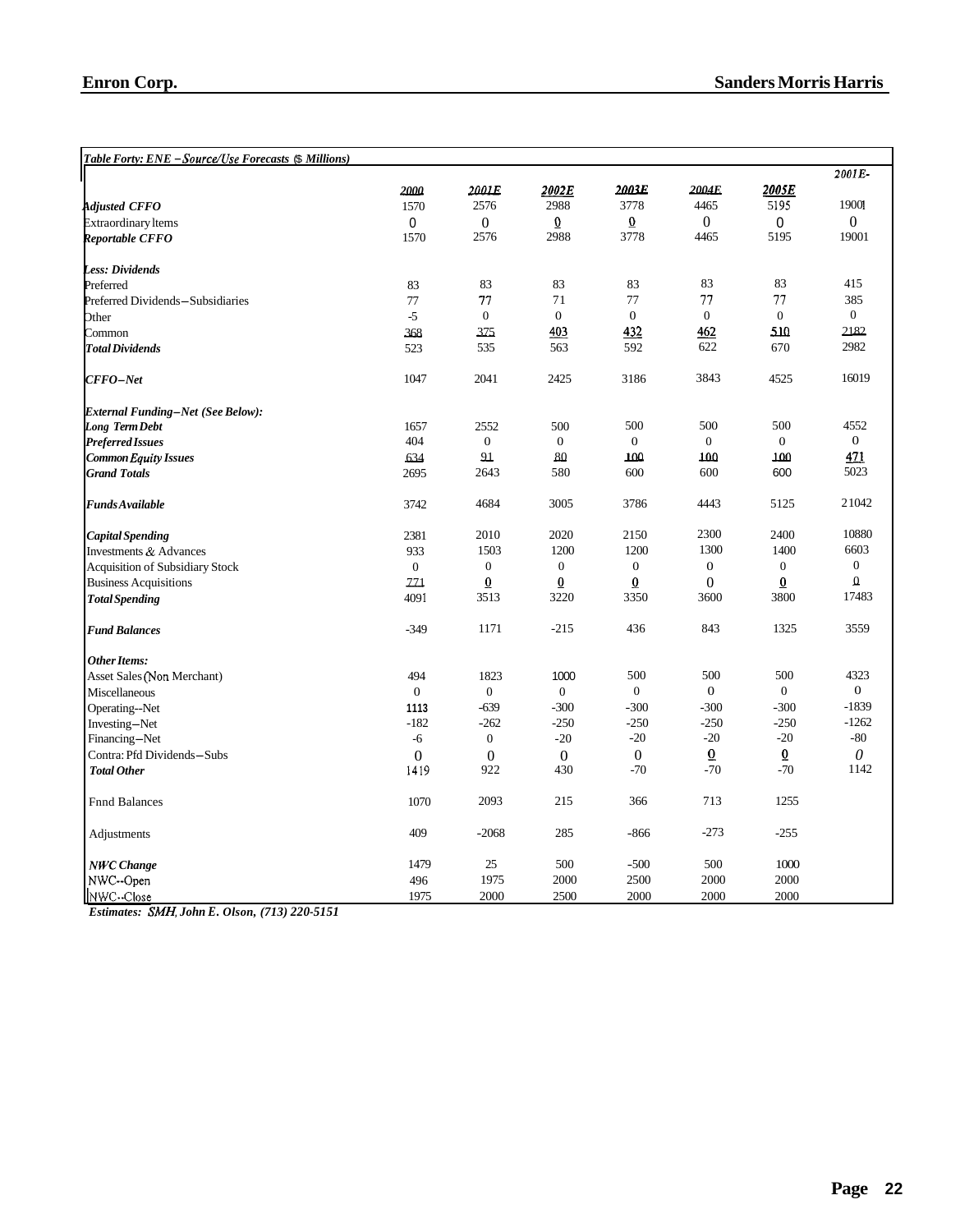| еш он согр                                    |                |                |                |                  | 94114C1517101115 1141115 |                |
|-----------------------------------------------|----------------|----------------|----------------|------------------|--------------------------|----------------|
|                                               |                |                |                |                  |                          |                |
|                                               |                |                |                |                  |                          |                |
| Table Forty-One: ENE - Balance Sheet Forecast |                |                | 2002F          |                  |                          |                |
| <b><i><u>SMillions:</u></i></b>               | 2000           | 2001E          |                | 2003E<br>1500    | <b>2004E</b>             | <b>2005E</b>   |
| Cash & Equivalents                            | 1374           | 1000           | 1200           |                  | 2000                     | 2500           |
| <b>Short Term Debt</b>                        | 1679           | 3000           | 3500           | 3800             | 4200                     | 4500           |
| Current Long Term Debt                        | $\overline{0}$ | $\overline{0}$ | $\overline{0}$ | $\pmb{\Omega}$   | ۵                        | $\overline{0}$ |
| <b>Total Current Debt</b>                     | 1679           | 3000           | 3500           | 3800             | 4200                     | 4500           |
|                                               |                |                |                |                  |                          |                |
| <b>Current Assets</b>                         | 30381          | 30000          | 34000          | 38000            | 40000                    | 43000          |
| Current Liabilities                           | 28406          |                | 31500          |                  |                          | 41000          |
| Net Working Capital                           | 1975           | 2000           | 2500           | 2000             | 2000                     | 2000           |
|                                               |                |                |                |                  |                          |                |
| PPE-Net                                       | 11743          | 12523          | 13235          | 13993            | 14796                    | 15592          |
| Investments& Advances                         | 5294           | 6797           | 7997           | 9197             | 10497                    | 11897          |
| <b>Risk Management Assets</b>                 | 8988           | 9500           | 10500          | 12000            | 13000                    | 15000          |
| Goodwill                                      | 3638           | 1710           | 1650           | 1590             | 1500                     | 1400           |
| Other                                         | 5459           | 7900           | 8200           | 8500             | 9000                     | 9500           |
| Subtotal                                      | 23379          | 25907          | 28347          | 31287            | 33997                    | 37797          |
|                                               |                |                |                |                  |                          |                |
| <b>TotalAssets</b>                            | 65503          | 68430          | 75582          | 83280            | 88793                    | 96389          |
| Liabilities (Smm):                            |                |                |                |                  |                          |                |
| Deferred Taxes                                | 1644           | 1758           | $\mathbf{0}$   | $\boldsymbol{0}$ | $\mathbf{0}$             | $\mathbf{0}$   |
| Risk Management Liabilities                   | 9423           | 9600           | 10600          | 12100            | 13100                    | 15100          |
| Other                                         | 2692           | 2866           | $\theta$       | $\overline{0}$   | $\Omega$                 | $\pmb{\Omega}$ |
| <b>Subtotal</b>                               | 13759          | 14224          | 10600          | 12100            | 13100                    | 15100          |
|                                               |                |                |                |                  |                          |                |
| Total Capital Structure (\$mm):               |                |                |                |                  |                          |                |
| Short Term Debt                               | 1679           | 3000           | 3500           | 3800             | 4200                     | 4500           |
| Long Term Debt                                | 8550           | 11102          | 11602          | 12102            | 12602                    | 13102          |
| <b>Total Debt</b>                             | 10229          | 14102          | 15102          | 15902            | 16802                    | 17602          |
| Preferreds                                    | 1133           | 1133           | 1133           | 1133             | 1134                     | 1135           |
| <b>Minority Interests</b>                     | 2414           | 2143           | 2143           | 2143             | 2143                     | 2143           |
| <b>Total Leverage</b>                         | 13776          | 17378          | 18378          | 19178            | 20079                    | 20880          |
| Common Equity                                 | 10346          | 12269          | 14673          | 17600            | 21041                    | 25032          |
| <b>Total Capital</b>                          | 24122          | 29647          | 33051          | 36778            | 41120                    | 45912          |
| Total Capital Structure (%):                  |                |                |                |                  |                          |                |
| Short Term Debt                               | 7.0%           | 10.1%          | 10.6%          | 10.3%            | 10.2%                    | 9.8%           |
| Long Term Debt                                | 35.4%          | 37.4%          | 35.1%          | 32.9%            | 30.6%                    | 28.5%          |
| <b>Total Debt</b>                             | 42.4%          | 47.6%          | 45.7%          | 43.2%            | 40.9%                    | 38.3%          |
| Preferreds                                    | 4.7%           | 3.8%           | 3.4%           | 3.1%             | 2.8%                     | 2.5%           |
| <b>Minority Interests</b>                     | 10.0%          | 7.2%           | 6.5%           | 5.8%             | 5.2%                     | 4.7%           |
| Leverage                                      | 57.1%          | 58.6%          | 55.6%          | 52.1%            | 48.8%                    | 45.5%          |
| Common Equity                                 | 42.9%          | 41.4%          | 44.4%          | 47.9%            | 51.2%                    | 54.5%          |
| <b>Total Capital</b>                          | 100.0%         | 100.0%         | 100.0%         | $100.0\%$        | 100.0%                   | $100.0\%$      |
|                                               |                |                |                |                  |                          |                |
| <b>Shares Issued</b>                          | 0.00           | 0.00           | 0.00           | 0.00             | 0.00                     | 000            |
| Treasury Stock                                | 000            | 0.00           | $000\,$        | 0.00             | 0.00                     | 0.00           |
| Share Base                                    | $0.00\,$       | $0.00\,$       | $0.00\,$       | $0.00\,$         | $0.00\,$                 | $0.00\,$       |
| <b>Shares Outstanding</b>                     | 783.20         | 824.50         | 920.00         | 940.00           | 960.00                   | 980.00         |
| <b>Book</b> Value                             | 13.21          | 14.88          | 15.95          | 18.72            | 21.92                    | 25.54          |